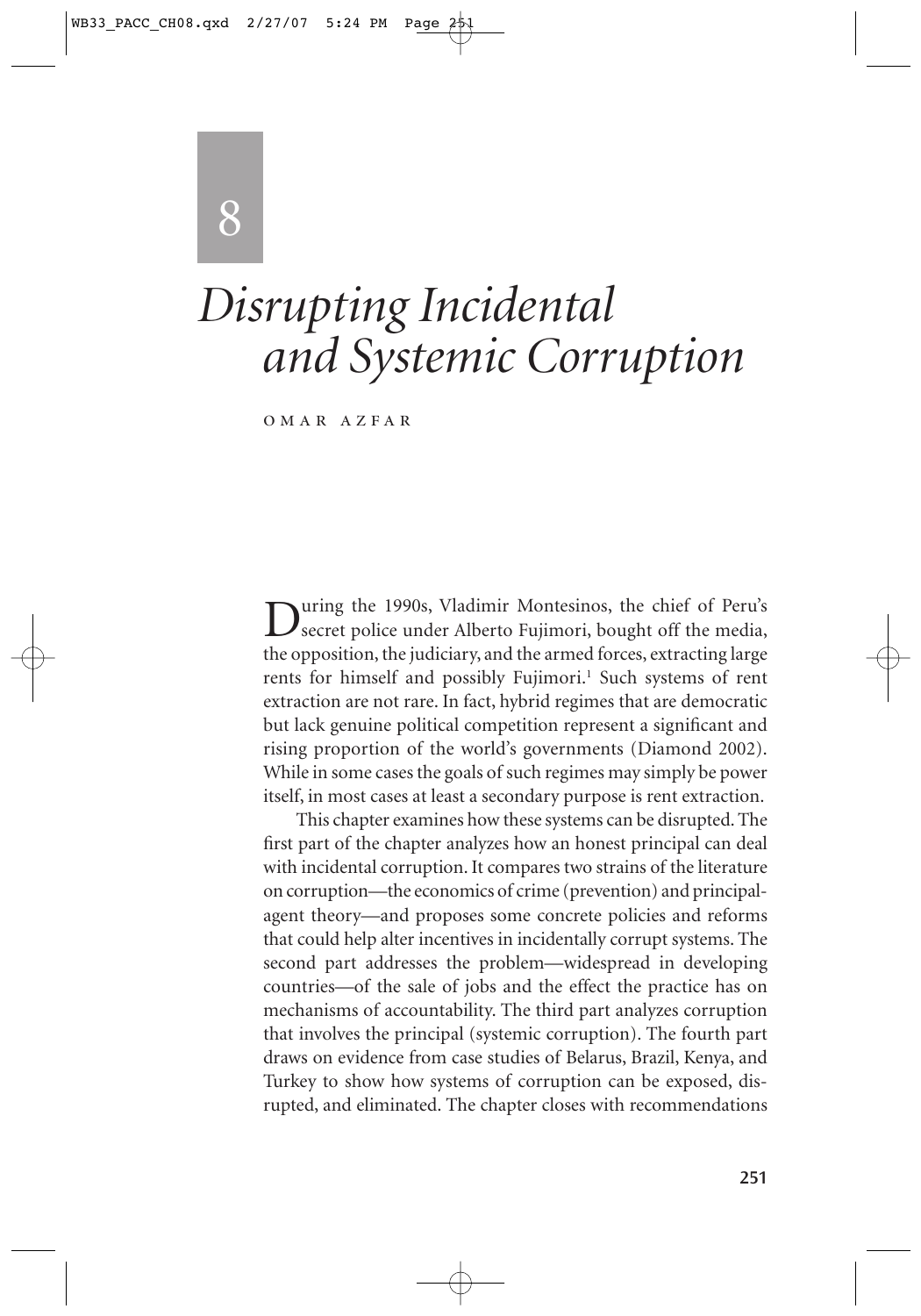about what various actors—citizens, the media, activists, NGOs, universities, foreign governments, aid agencies, the World Bank, and local governments can do to prevent and expose systemic corruption.

# **Dealing with Incidental Corruption: Principal-Agent Theory versus the Economics of Crime**

Two strains of microeconomic theory relate to the control of incidental corruption: principal-agent theory and the economics of crime. (The term *incidental* is meant to convey that the various acts of corruption are not part of the same system. The term is not meant to denote rarity: incidental corruption can be rare or widespread.) Each suggests a different approach to fighting corruption (table 8.1).

The fundamental insight of principal-agent theory is that a principal can induce an agent to undertake actions optimal for the principal even if the principal can observe only outcomes and outcomes are affected by unobserved factors in addition to the agent's actions. The archetypical case is the owner of a firm who gives managers or workers incentives to exert effort by sharing some of the firm's profits with them, where profits depend on many variables other than effort.

The economics of crime focuses on how potential criminals can be dissuaded from committing crimes by punishments based on observable and verifiable behavior. The fundamental insight of the economic theory of crime is that as the verifiability of punishments decreases, the severity of the punishment should rise.

Application of the economic theory of crime to corruption may involve setting very high penalties, because the probability of detecting a corrupt transaction is low. For many acts of corruption that are tolerated in various societies, this may lead to reluctance to report the crime, even on the part of people who would like corruption to be eliminated. Consider the example of a school teacher who sells grades. Even upstanding, socially responsible people in many societies would not report the teacher to the police if the consequence involved sending the teacher to jail. They are more likely to report a teacher if the likely consequence is termination of employment. Proving that the school teacher actually took bribes is, however, very difficult. Hence the likely consequence is that reforms based solely on incontrovertible evidence of criminal wrongdoing are unlikely to be effective.

Principal-agent theory would advise that rather than look for evidence of actual bribery, exams should occasionally be rechecked. If a teacher is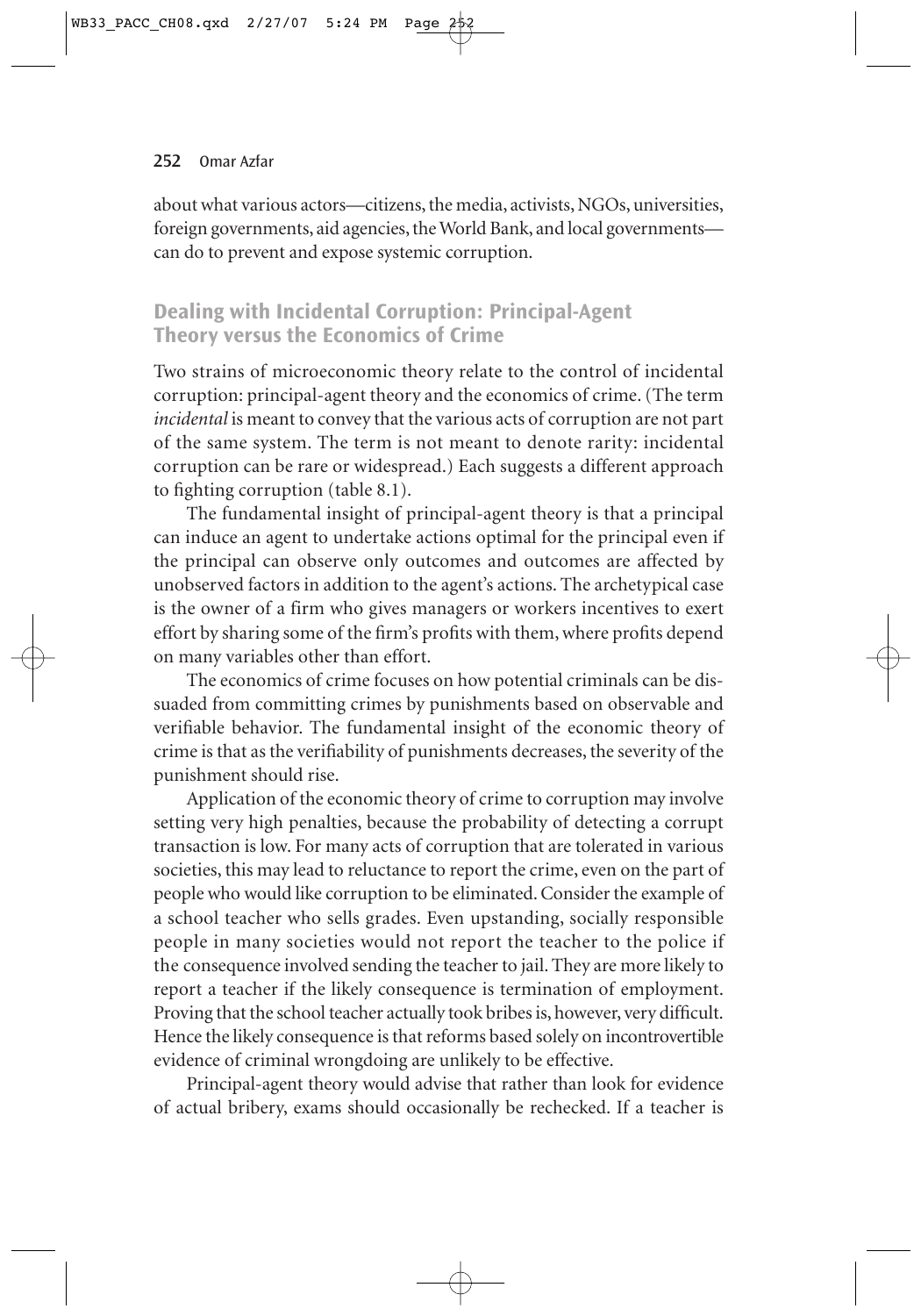|                                                                                                                                                       | <b>Economics of crime solution</b>                                        |                                   | Principal-agent theory solution                                                                                                                                                  |                                                         |
|-------------------------------------------------------------------------------------------------------------------------------------------------------|---------------------------------------------------------------------------|-----------------------------------|----------------------------------------------------------------------------------------------------------------------------------------------------------------------------------|---------------------------------------------------------|
| Form of<br>corruption                                                                                                                                 | Remedy                                                                    | Evidence<br>required              | Remedy                                                                                                                                                                           | Evidence<br>required                                    |
| Doctors dilute<br>vaccines                                                                                                                            | Try doctors<br>for diluting<br>vaccines                                   | Evidence<br>of actual<br>dilution | Provide doctors<br>with kits to check<br>if vaccines are at<br>required strength,<br>and punish doctors<br>(with fines or suspen-<br>sions) found giving<br>substandard vaccines | Substandard<br>vaccines                                 |
| Loans in<br>microfinance<br>programs meant<br>for poor farmers<br>are given to the<br>nonpoor or to<br>nonfarmers in<br>exchange for<br><b>bribes</b> | Try loan<br>officers for<br>taking bribes<br>and misallo-<br>cating funds | <b>Bribes</b>                     | <b>Punish loan officers</b><br>(with fines,<br>suspensions or<br>dismissals)<br>found giving<br>loans to nonpoor<br>and nonfarmers                                               | Names of<br>nonpoor,<br>nonfarmer<br>loan<br>recipients |
| Regulatory<br>officials create<br>deliberate<br>delays to<br>extract<br>ransoms                                                                       | Try officials<br>caught taking<br><b>bribes</b>                           | <b>Bribes</b>                     | <b>Punish officials</b><br>(with fines,<br>suspensions or<br>dismissals) for<br>not registering<br>companies on time                                                             | Delays in<br>registration<br>required                   |

**TABLE 8.1** Examples of Anticorruption Efforts Suggested by the Economics of Crime and by Principal-Agent Theory

*Source:* Author.

found to veer too far from reasonable grading, he or she should be gently punished—by having to take a salary cut, for example, or attend a summer course on grading. Such a reform would not eliminate corruption; a teacher who favored a few students by giving marginally better grades would be difficult to detect. The reform could, however, lead to improvements in grading even among honest teachers.

To take another example, consider two reforms for dealing with the problem of civil servants who systematically miss work. In the first reform, severe punishments are handed out for unjustified absences. This may lead to a more diligent pursuit of collecting the proper—if false—justifications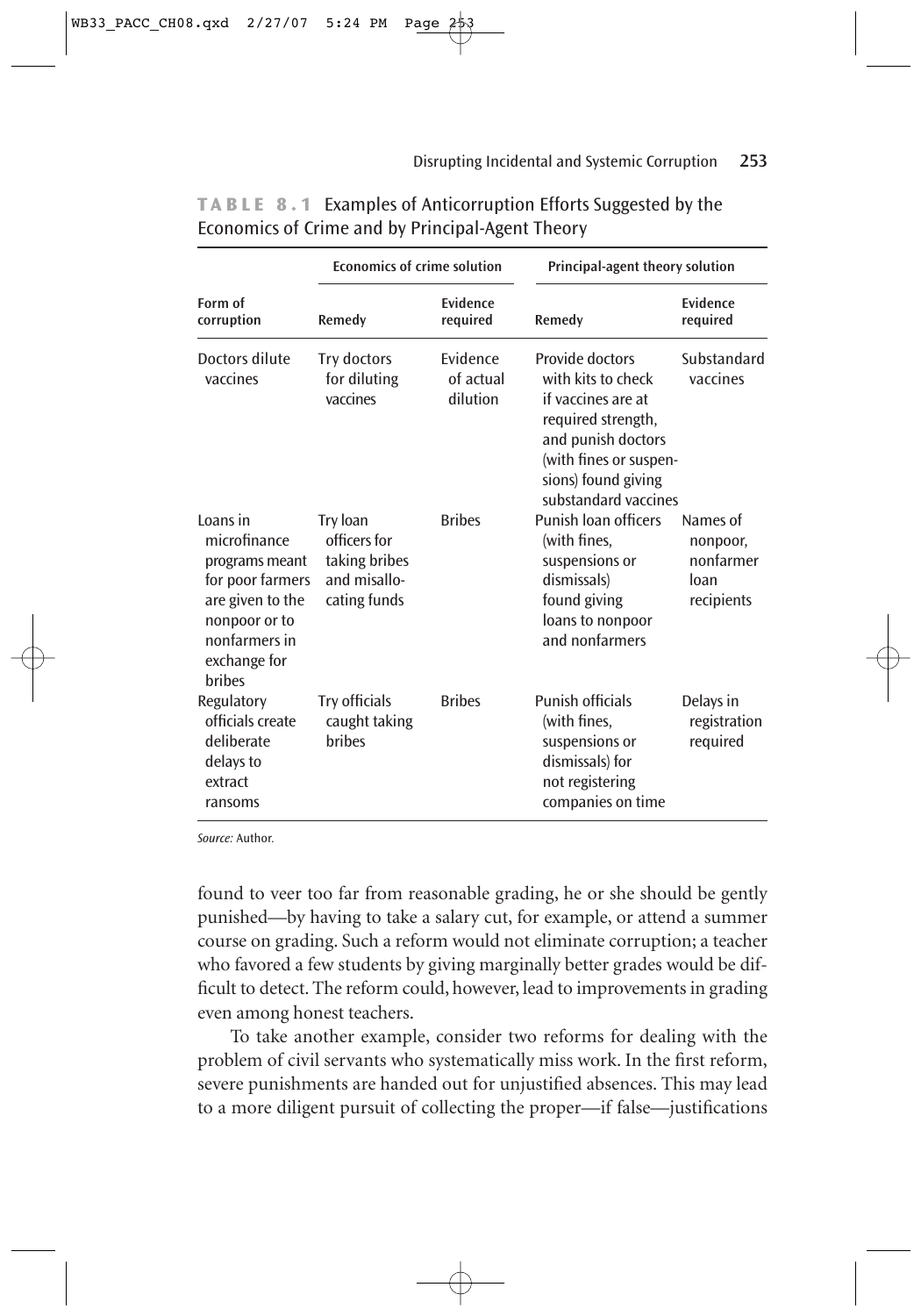for absences. It is easy to obtain a fraudulent doctor's notes in many countries (it is also often difficult for a genuinely sick person to obtain one). A set of reforms in Venezuelan hospitals that punished nurses for unjustified absences did not reduce absences but did lead to a reduction in unjustified absences (Jaen and Paravisini 2001).

The second reform, suggested by principal-agent theory, would set a limit on total absences. Some absences are caused by factors outside the agent's control. But as long as punishments are not draconian and rewards significant but not extravagant, there is no great injustice in providing incentives for attendance. Deducting 2 percent of teachers' monthly salary for each day of absence, for example, regardless of the reason would motivate teachers to show up without creating an undue burden. (Exceptions could be made in the case of severe chronic illnesses, in which case illness would have to be observed by a supervisor.)

In many cases, principal-agent theory, rather than the economics of crime, suggests a more realistic set of reforms for controlling corruption. It is important to keep in mind, however, that principal-agent theory is a poorly understood tool. Agents respond to the incentives they are given, not to the reason why the principal gives them the incentive. Give a teacher incentives for better student performance, for example, and grades will often improve. The result may reflect teaching for the test or even teacher-induced cheating, however (Jacob and Levitt 2003 find that this happens even in U.S. public schools). Incentives must be given in such a way that agents can reap higher payoffs only by actually improving performance on factors that the principal really cares about. Azfar and Zinnes (2005) find that giving trainers incentives based on students' performance on 80 questions improved performance (measured by satisfaction ratings, not test performance), but giving incentives based on 20 questions did not, perhaps because trainers were teaching for the test. Incentives should be given on the basis of broad measures of performance and exams should be proctored and set by people other than those who teach the class.

In summary, by using a combination of incentives for good behavior, civil penalties for corruption-related instances where neglect and mismanagement can be proved, and criminal penalties when evidence of the most harmful kinds of corruption can be proved, a committed principal can significantly reduce corruption by agents (box 8.1).A more difficult problem is faced when the principals themselves are corrupt and complicit in the acts of incidental corruption that most people experience.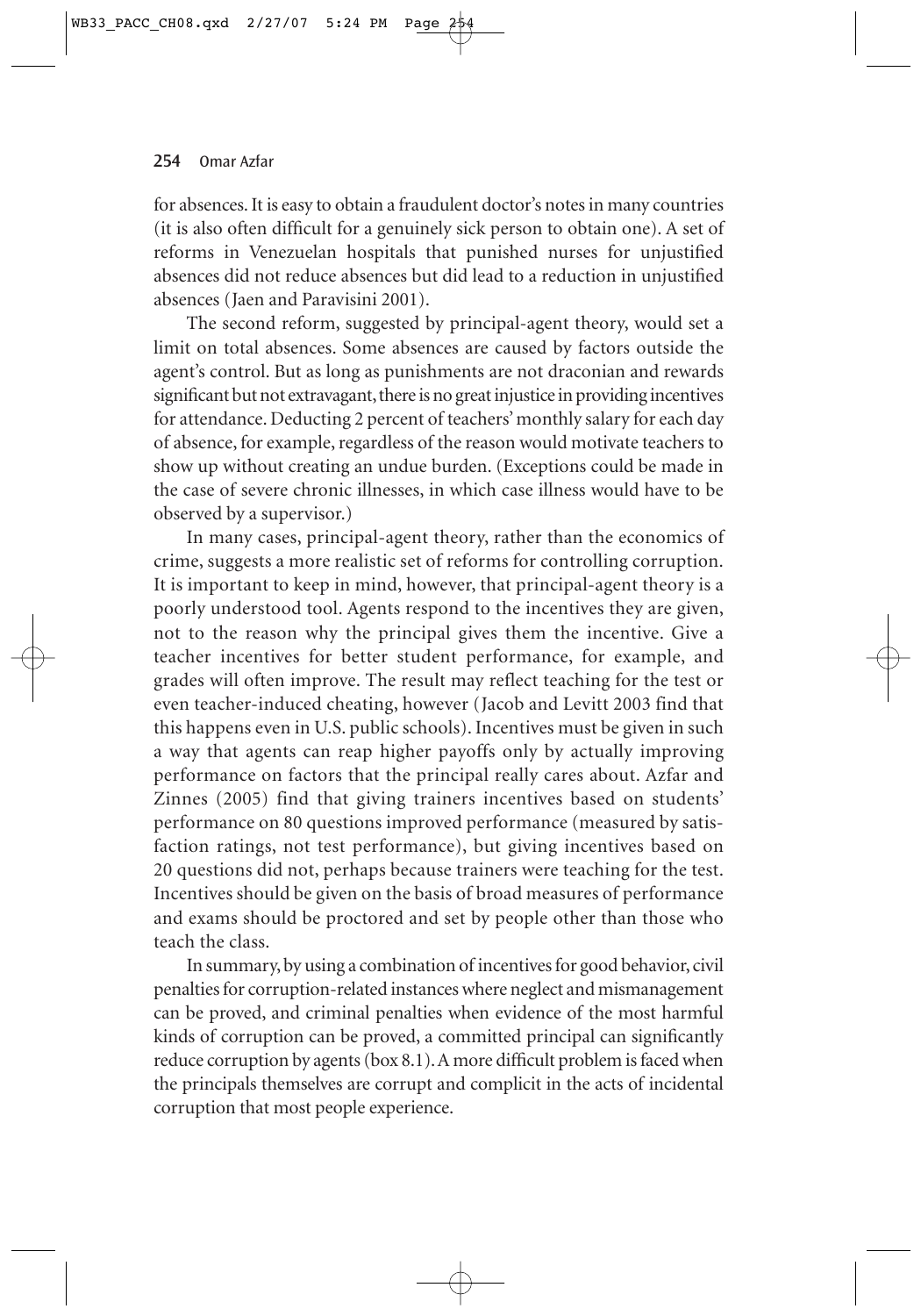#### **BOX 8.1** Experimental Evidence on Controlling Corruption

Azfar and Nelson (2006) designed an experiment to examine the impact of three factors on corruption: the likelihood that effort by a prosecutor would succeed in exposing corruption of the executive, the wages of the potentially corrupt executive and the prosecutor, and the political independence of the prosecutor. They model the mechanism of exposing the executive in a way that is much simpler than obtaining a criminal conviction; the executive faces no punishment other than losing the stolen funds and (often) not being elected in the next round. This is closer to a highly publicized civil trial, except for the requirement that the investigation be carried out by a public prosecutor. The experiment involves eight players who play 12 rounds of a corruption game. In each round three players are selected as candidates and can get elected as president and in some variations elected at attorney general (in other variations the president appoints the attorney general). The president can then steal public funds, and the attorney general can expose him to the voters. Then the next round is played with a new election – the previous round's president, attorney general and a randomly selected third player are candidates. The experimental variations are wages, transparency, and whether the attorney general is elected or appointed. Their results indicate that both an increase in the ease of exposure and an increase in wages reduce corruption. Barr, Lindelow, and Serneels (2004) find similar effects in a sample of Ethiopian nurses.

Olken (2005) conducted a field experiment in which he randomly increased the probability of auditing the funds of Indonesian local governments in World Bank–financed projects. He found that credible threats to increase the probability of audits did reduce corruption. Criminal charges were seldom filed following the audits. Instead, corrupt local officials faced social and political costs.

# **The Sale of Jobs and Its Effect on Mechanisms of Accountability**

In many corrupt systems, jobs are systematically sold by senior officials in exchange for both up- front payments to purchase the position and bribesharing arrangements. The practice has a long and distinguished history. The Catholic Church sold jobs in the late Middle Ages (Noonan 1984). The East India Company sold customs posts, and many European armies sold military positions. The exchange of prestigious ambassadorial positions in exchange for campaign contributions continues to the present day, even in developed countries.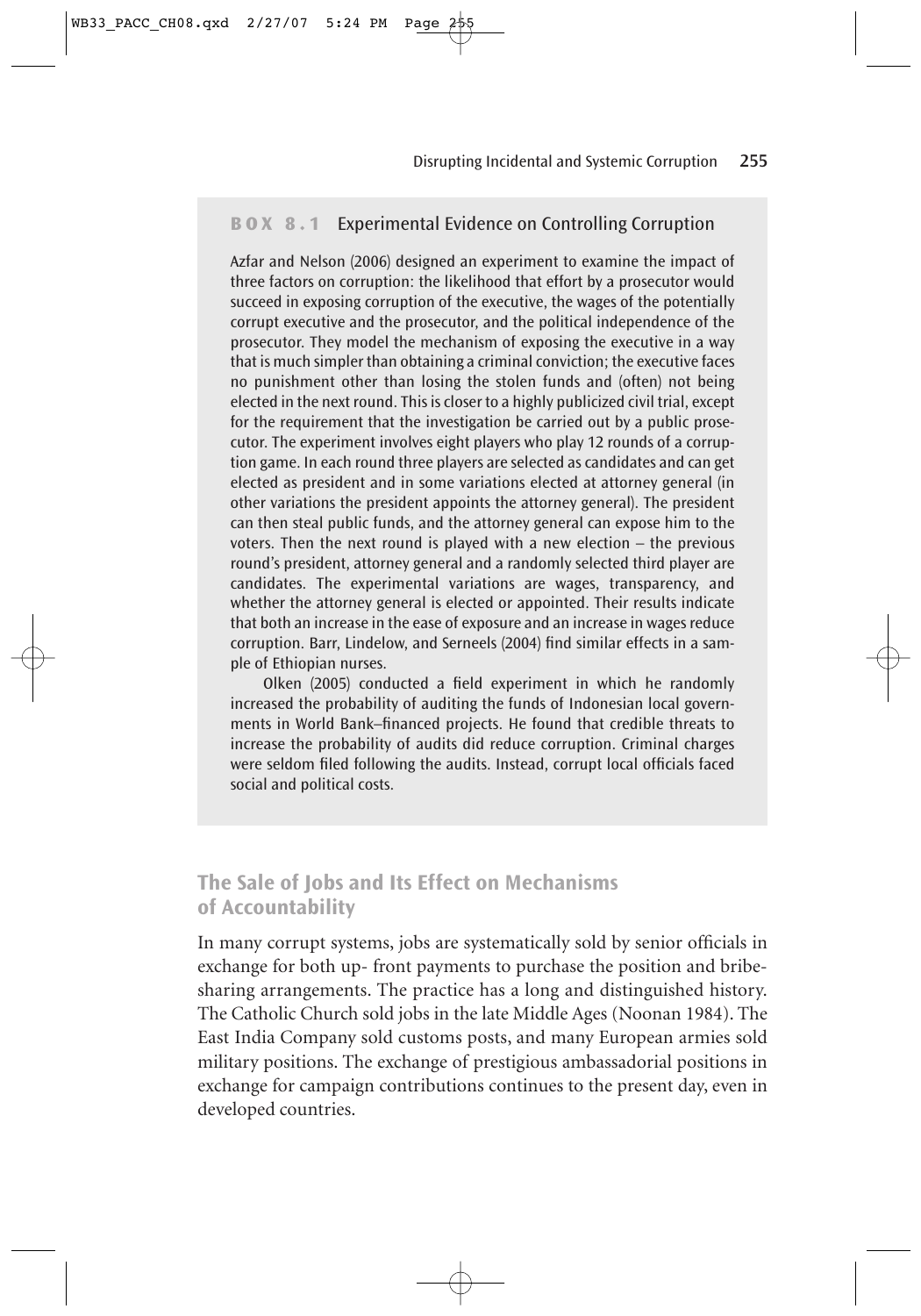In developing countries, low-level positions such as posts as customs officers and tax collectors are sold in exchange for explicit payments to senior officials. These sales are often packaged with job protections, so the officials who buy their jobs also buy some protection from being fired. Sometimes regular civil service protections suffice; at other times extra protection is offered. These arrangements also often include bribe-sharing agreements in which low-level officials share their bribe receipts with the senior officials who hired them. Not all sales of jobs are intended to result in bribe farming. The jobs of school teachers and "ghost workers" are sold not primarily for the purpose of selling the right to demand bribes but simply in return for the right to collect a pay check.

What happens if the microeconomic remedies suggested by principalagent theory or the economics of crime in a system are applied where jobs are sold? An increase in wages would lead to a higher price for the jobs. Such an increase in the price of the job would either constrict employability in the public sector to the elite or lead to officials having to borrow money to buy their appointments. Those who go into debt may be compelled to take bribes, even if they would otherwise not have done so. The increase in wages would also increase the value of patronage networks and may increase the proportion of people who join them. Raising public sector wages is a good preventive measure for reducing the likelihood that corruption emerges and becomes entrenched, but once systemic corruption is in place, raising salaries itself is unlikely to be effective unless combined with various other accountability measures.

The use of microeconomic incentives by increasing the likelihood of being fined, suspended, fired, or imprisoned would not be enforced. Such laws would be stillborn, rarely used, and possibly used selectively to punish those who step out of line in the system of corruption. One of the reasons why Montesinos may have videotaped the bribe payments may have been that he wanted evidence with which to blackmail anyone who stepped out of line in his system of corruption.

# **Dealing with Systemic Corruption**

Many countries in the world suffer from systemic corruption. This type of corruption is analogous to organized crime: participants act not independently but in concert with one another, maintaining the system that allows them to extract rents and taking their own share of the rents. Systems of corruption can involve the sale of jobs, the sharing of rents from bribery or theft, and the compromising of systems of integrity that could control corruption.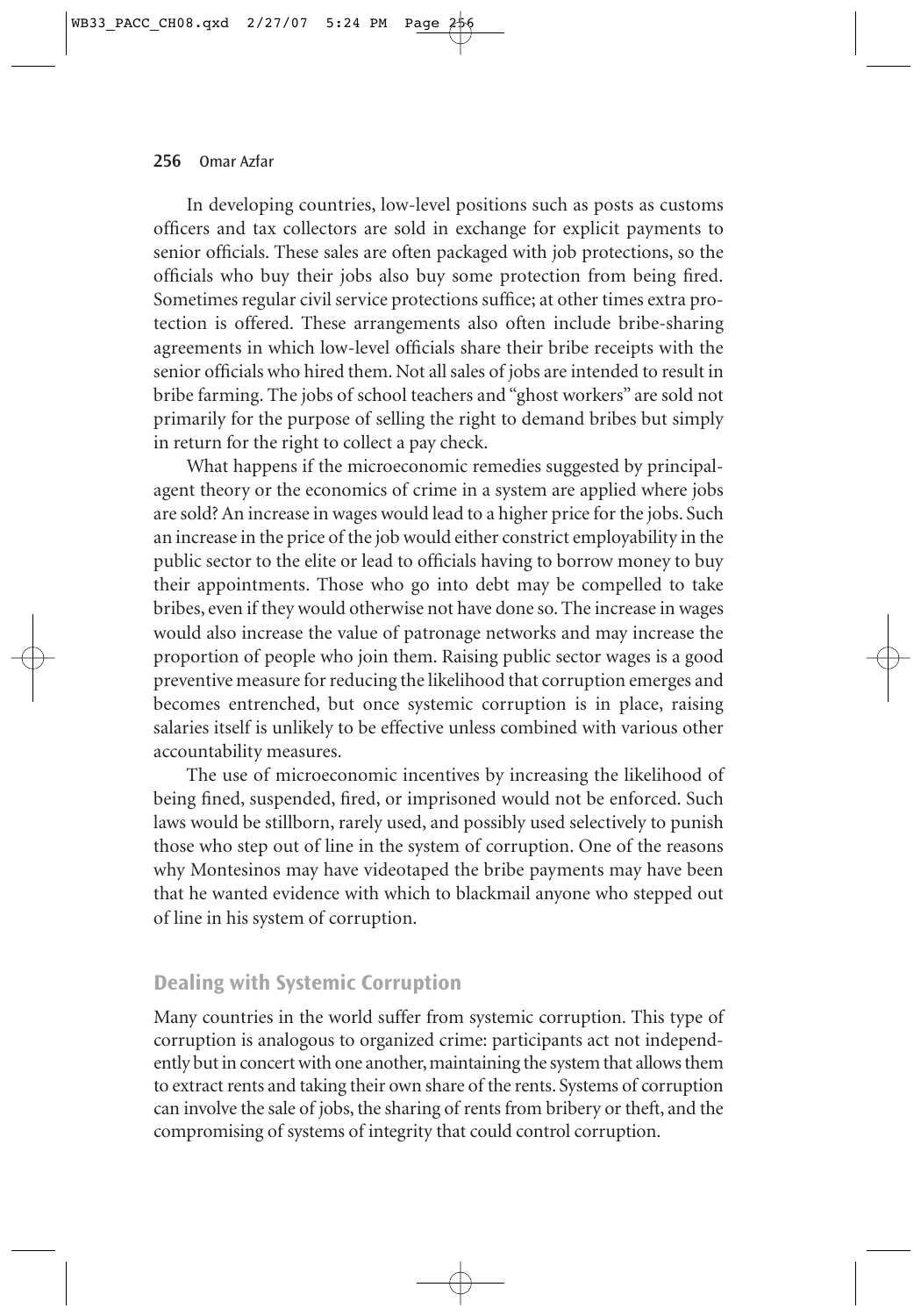Governments use several mechanisms to deal with corruption, including the judiciary, ombudsmen and inspectors general, anticorruption commissions, and legislative accountability committees. In many countries, however, these mechanisms of accountability do not work, because they are captured by a systemically corrupt government. Cases are assigned to complicit judges, or public prosecutors decline to charge officials with corruption.Ombudsmen, inspectors general,and anticorruption commissioners may target only members of the opposition or rival politicians in the ruling coalition. If they are given extraordinary powers, they might use them to punish those who deviate from the system.<sup>2</sup> These mechanisms may therefore be ineffective or even counterproductive in reducing corruption.

Vladimir Montesinos and Alberto Fujimori compromised the systems of integrity in Peru by buying the judiciary, the legislature, the press, and the broadcast media, reducing Peruvian democracy to a set of electoral formalities. This section offers a set of rules that, if implemented in conjunction with a system of regular multiparty elections, might prevent the emergence of the kind of systemic corruption that existed in Peru (table 8.2).

# **Elections and Recalls of Politicians**

Elections offer a mechanism for the orderly removal of corrupt governments from power. They form the bedrock of accountability in the framework presented here. The basic presumption is that various mechanisms listed in this chapter will expose corruption, which will lead to the government being voted out of office.

Nondemocracies may remove corrupt governments from power by revolution, but the costs of revolution are much higher than the costs of elections and the likelihood of their occurring much lower. Elections also offer a focal point for citizen protest if they are rigged or cancelled. Ultimately, electoral systems rely on protest as a final sanction. To constrain the most corrupt regimes, there may have to be a reasonable chance of a revolution if an election is cancelled or rigged. Rigged elections precipitated protests in Chile, Ecuador, Georgia, the Kyrgyz Republic, Nicaragua, the Philippines, and Ukraine; in many instances corruption was one of the major precipitating factors of the protests (Karatnycky and Ackerman 2005).

Several arguments have been made about the advantages of democracies. This chapter focuses on the notion that democracies are likely to have less corruption than other types of regimes (Treisman 1999).

The literature shows a strong (negative) relationship between democracy and corruption. Persson and Tabellini (2005) examine the impact of various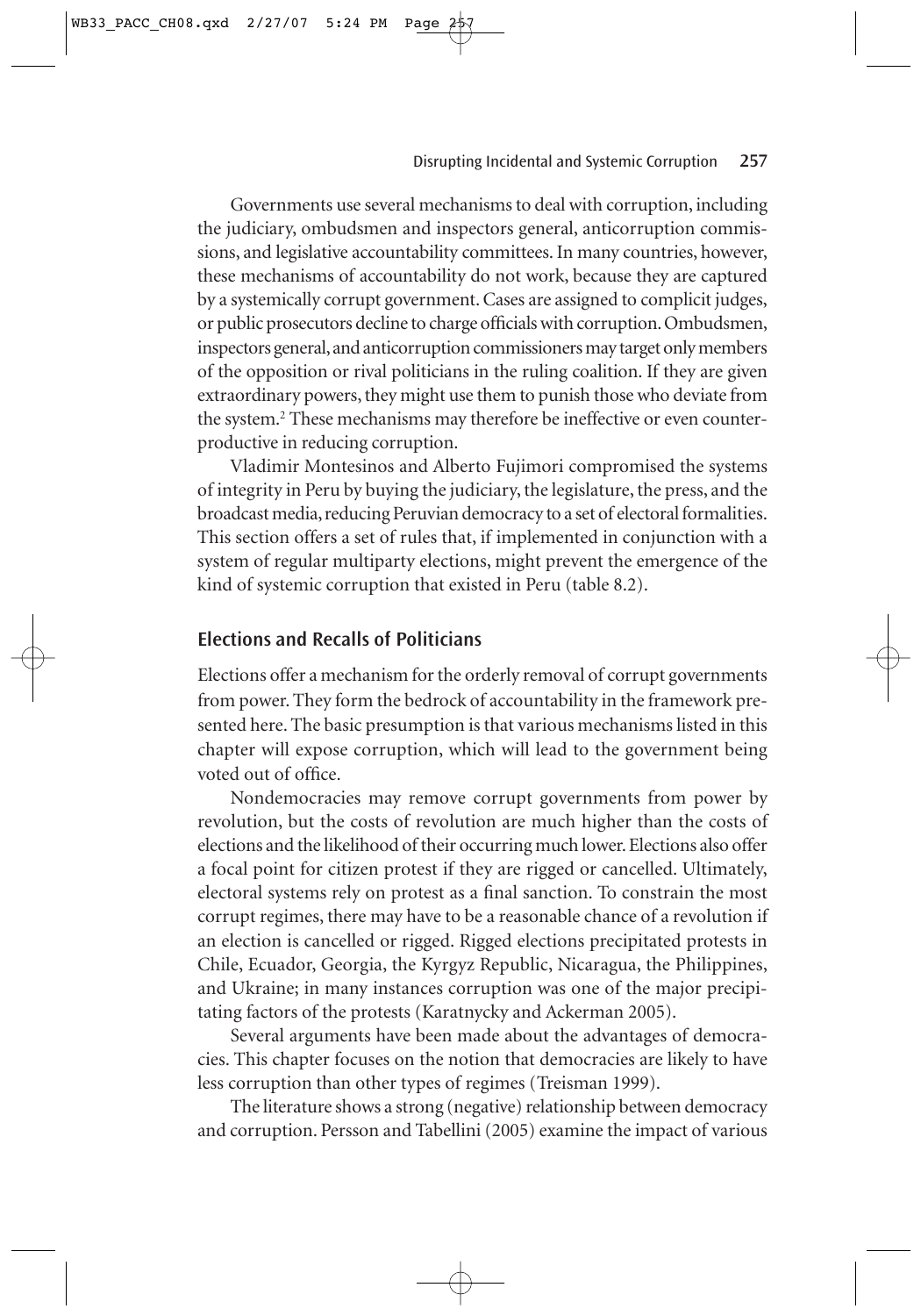|  | <b>TABLE 8.2 Alternatives to Traditional Mechanisms of Accountability</b> |  |  |
|--|---------------------------------------------------------------------------|--|--|
|  | in Countries with Systemic Corruption                                     |  |  |

| <b>Traditional</b><br>mechanism<br>of accountability                                                                            | Why mechanism does<br>not work in systemically<br>corrupt countries                                                                           | <b>Alternative mechanisms</b>                                                                                                                                                                                                                                                    |
|---------------------------------------------------------------------------------------------------------------------------------|-----------------------------------------------------------------------------------------------------------------------------------------------|----------------------------------------------------------------------------------------------------------------------------------------------------------------------------------------------------------------------------------------------------------------------------------|
| Justice system in<br>which public<br>prosecutors bring<br>cases and the<br>government assigns<br>judges to cases<br>Legislative | <b>Public prosecutors</b><br>will not charge<br>public officials; the<br>government assigns<br>corrupted judges<br>to cases<br>Committee will | Allow private citizens to charge public<br>officials with civil charges related to<br>corruption, or criminal charges<br>(qui tam).<br>Elect or have local governments<br>appoint prosecutors<br>Randomly assign judges to cases<br>Establish opposition-led accountability<br>п |
| accountability<br>committees<br>selected by a<br>majority                                                                       | be complicit with<br>the executive                                                                                                            | committees (although these too can<br>be captured)<br>Allow parliamentary questions,<br>п<br>where any member of the legislature<br>can ask question members of the<br>executive branch every week, and<br>broadcast the question and answer<br>session live                     |
| State-owned or<br>regulated media                                                                                               | Media are pressured<br>to not expose<br>corruption                                                                                            | Allow privately owned and<br>international media, including<br>Web sites                                                                                                                                                                                                         |
| Impeachment                                                                                                                     | Legislators who<br>would conduct<br>impeachment may<br>be complicit                                                                           | Survey citizens at regular intervals or<br>hold citizen councils to decide on<br>recalls                                                                                                                                                                                         |
| Legislative<br>committees or<br>ombudsmen with<br>the right to question<br>public officials                                     | Committees and<br>ombudsmen can<br>become complicit                                                                                           | Pass freedom of information acts that<br>allow any citizen to demand<br>information                                                                                                                                                                                              |

*Source:* Author.

details of electoral systems on corruption. They find that presidential systems, more independent legislators, and larger electoral districts are associated with lower levels of corruption.

Both single-member districts and proportional representation have advantages in fighting systemic corruption. Single-member districts have the advantage that voters can vote against any person they consider corrupt. However, such districts encourage political monopolies and duopolies that can leave voters with a restricted set of choices—sometimes with no option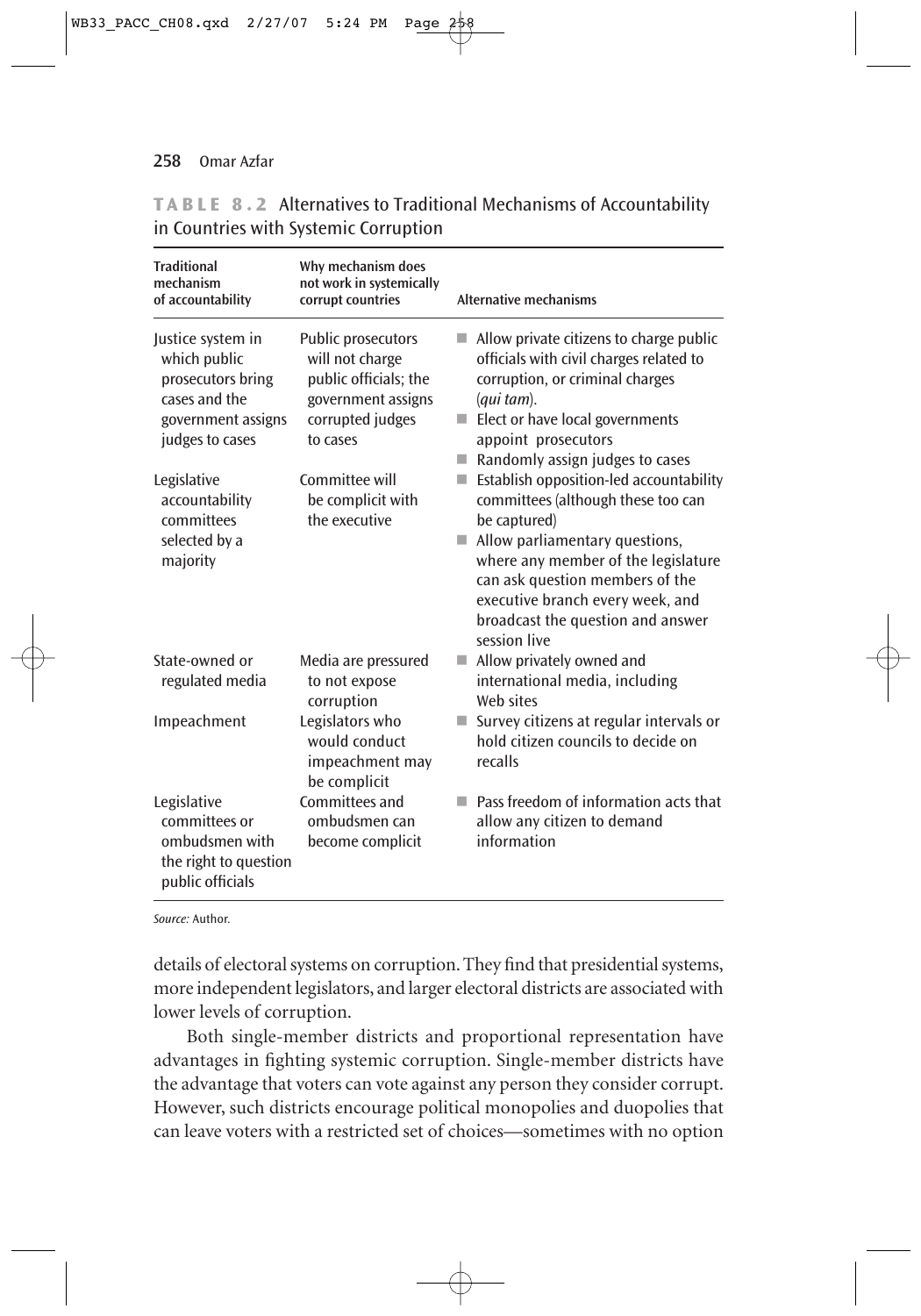other than voting for a corrupt party. Single-member districts also reduce the number of independent legislators. There are also significant advantages to incumbency. In the United States, many legislative seats are simply not contested, especially in state elections.

Proportional representation has a significant advantage in terms of allowing a greater number of parties into the legislature. This increases the likelihood that some vigorously anticorruption legislators are elected, who, if facilitated by institutions such as parliamentary question time, could reduce systemic corruption. Proportional representation has a significant disadvantage, however, because it is difficult for the electorate to exclude corrupt politicians who buy themselves slots high on a party list.

Systems of indirect election are susceptible to corruption and capture.<sup>3</sup> In general, therefore, direct elections may be preferable for reducing corruption (this may explain the effect that Persson and Tabellini find for presidentialism, as presidents are typically elected in direct elections unlike prime ministers who are generally indirectly elected via the legislature or sometimes appointed by the president). Systems of indirect elections of the upper houses of parliaments could be replaced with systems of direct elections. Accountability could also be increased by holding elections for upper and lower houses at different times. There is significant inertia in political systems, because those it selects typically have a comparative advantage in being selected by that system. External pressures can lead to reform, however. U.S. senators resisted changing the system of elections to direct elections until members of the House—who used to select them—vowed to follow popular referendums in their own voting for senators.

Electoral systems could also be designed that take advantage of both the benefits of proportional representation (that is, greater variety of parties in the legislature) and the ability to exclude corrupt politicians. For instance, there could be a requirement for primaries, which would allow citizens to exclude corrupt politicians at the primary stage. Alternatively, a two-stage election could be held for parliamentary seats, in which the top two votegetters would compete in a run-off. Such a system would minimize strategic voting in the first stage and allow the entry of third parties. Citizens could also have the option of crossing out the names of candidates on a party list whom they do not want to be elected on the party slate (voters would be allowed to do so only if they voted for that party).

Citizens could also be given the right to remove corrupt elected officials through recalls.A system of recalls, whereby the electorate can call a new election by, say, collecting enough signatures, is one mechanism for getting rid of corrupt politicians. To prevent frivolous recalls, a large number of signatures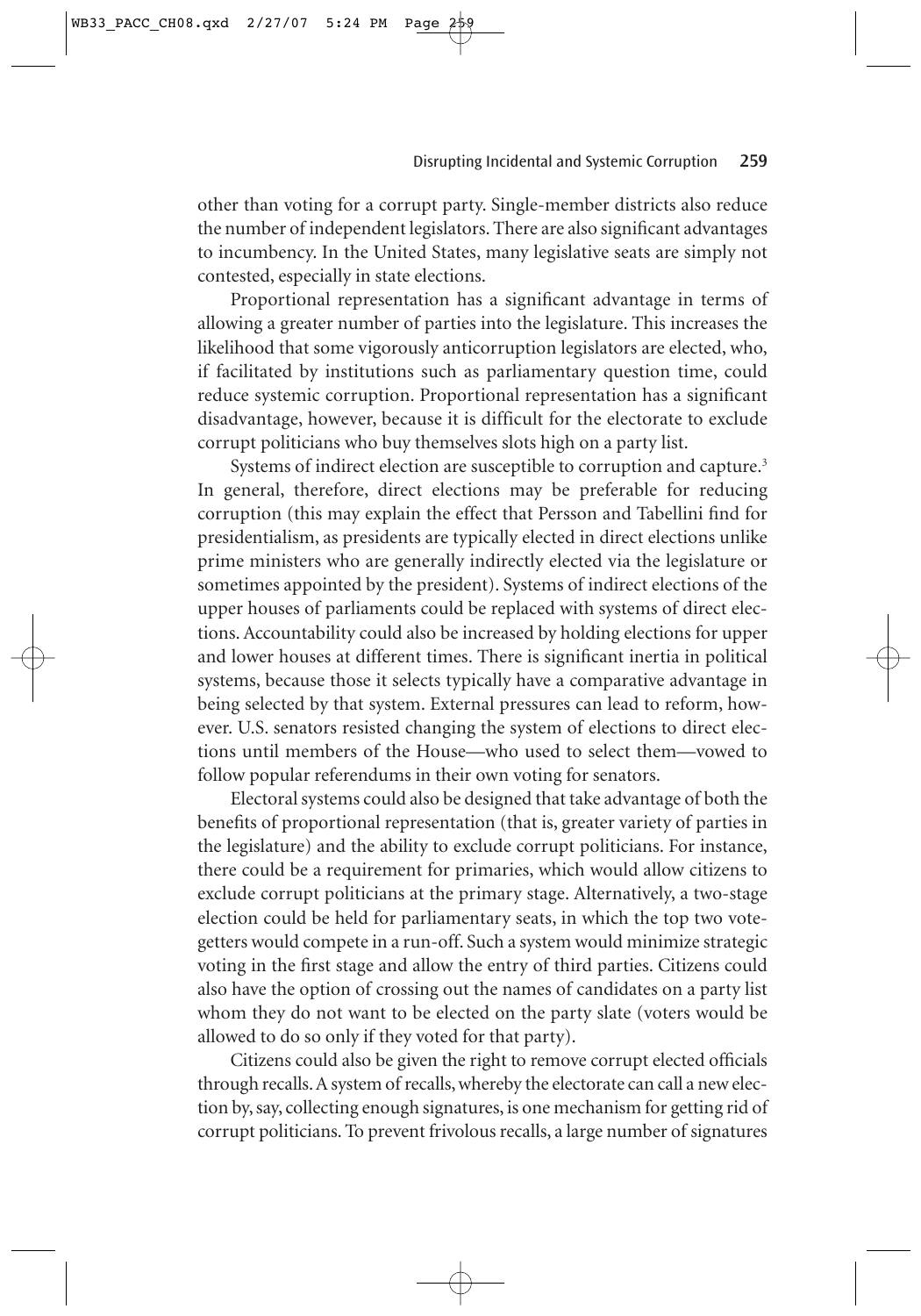could be required or a randomized survey of a representative sample of people could be conducted in which a high threshold (say, 60 percent or two standard deviations above 50 percent), would have to support the recall.

#### **Participation and Surveys**

The primary purpose of participatory governance is improved preference matching; improved accountability is a byproduct. A survey-based system of governance, in which preferences are elicited by surveys and communicated to public officials, could have such an effect, albeit without the benefits of discussion. One example of participatory governance, Deliberative Democracy, designed by James Fishkin of Stanford University, involves collecting a set of randomly selected people and asking them to discuss issues and vote on them (bostonreview.net/BR31.2/fishkin.html). The meetings are often televised. In some instances, they may change popular opinion about reforms.

How can participation be used to target corruption? Suppose a set of randomly selected people is asked to discuss campaign finance reforms. The result may be a franker discussion and stronger proposals for reform than in a legislature, where each member has some need for financing.

Another option would be to empower each member of the randomly selected group to identify a public official for investigation. The person could also identify who would investigate the official. This mechanism would have the benefit of having a selection system for investigation that can not easily be completely captured and does not waste too many resources on investigating obviously honest officials (as random selection of officials for investigation would).

The World Bank could use such an institution to finesse the issue of compromising sovereignty in its efforts at increasing accountability. If a randomly selected set of citizens—rather than World Bank staff—is asked whom to audit and who should audit, no reasonable notion of sovereignty is compromised. Organizations such as the Open Society Institute could sponsor these accountability councils, which could be televised, generating considerable interest. If the country had a freedom of information act, citizens could watch a citizens' council decide which congressperson's finances to audit or investigate.

#### **Civil Charges**

Changes in the law that allow private parties to bring civil charges in cases of neglect or mismanagement could be an effective remedy against forms of corruption in which the victims know they are being victimized. Another option is instituting a rule that allows private persons to file criminal charges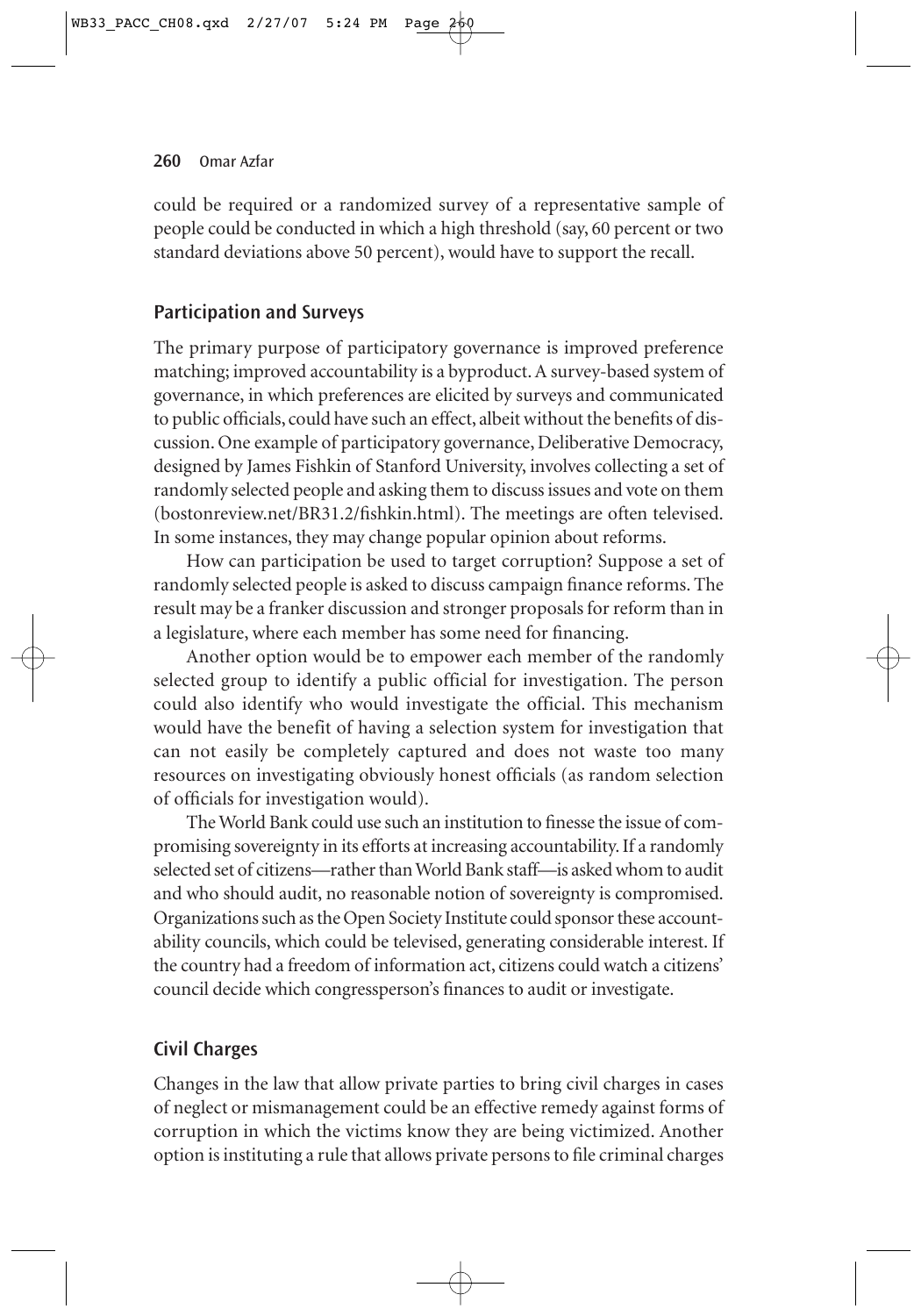WB33\_PACC\_CH08.qxd 2/27/07 5:24 PM Page

on their own—a process known as *qui tam*. The adoption of *qui tam* could lead to a significant improvement in integrity in many systemically corrupt countries where the prosecutor's office has been compromised.

Allowing civil charges of neglect and mismanagement to be filed in corruption-related cases in which corruption itself is difficult to prove may reduce corruption (box 8.1). Corruption itself—and its most typical manifestation, bribery—is very easy to hide. However, the consequences of corruption are not always so easy to hide, especially in the case of the more harmful forms of corruption. It is very difficult to expose the corrupt behavior of a judge who, after accepting the same bribe from both parties, then makes a fair decision; a judge who makes a large number of unfair decisions is more easily identifiable.

Direct evidence of corruption is not always necessary to fight corruption in the courts. Even though no direct evidence may exist of corrupt collusion, there may be clear evidence for neglect and mismanagement (box 8.2). It would be wrong to charge, convict, and jail an official for corruption on the basis of such evidence, but such evidence should be enough to suspend or even fire an official on charges of neglect or mismanagement. This in itself would provide some deterrence to official corruption, especially in the most visibly harmful cases.

# **BOX 8.2** Fighting Corruption Indirectly in Indonesia

Indonesian law made it difficult for officials to pursue corruption charges. Photocopies were inadmissible as evidence, the legal definition of corruption included only embezzlement, and a case became moot if the money was paid back.

Several cases in Indonesia suggest the usefulness of an indirect legal approach that relies on charges of official neglect rather than corruption. In Malang, East Java, corrupt businessmen who had purchased a stamp of approval from the relevant government officials were producing substandard motor oil. When Malang Corruption Watch investigated the motor oil factory, following complaints to a consumer rights association, they found that the oil was substandard. This constituted enough evidence to charge the manager of the company, who was indicted and had to shut down operations. It was not feasible to file charges of corruption against the government officials who approved the oil for sale, although charges of neglect could have been brought against them.

The Café Corporation in North Sulawesi was supposed to channel small loans to farmers. In fact, only half of all recipients were farmers—and only half of those farmers actually received their loans. When farmers who did not receive loans complained, a government agency investigated the case. Prosecutors were able to get a conviction on charges of mismanagement.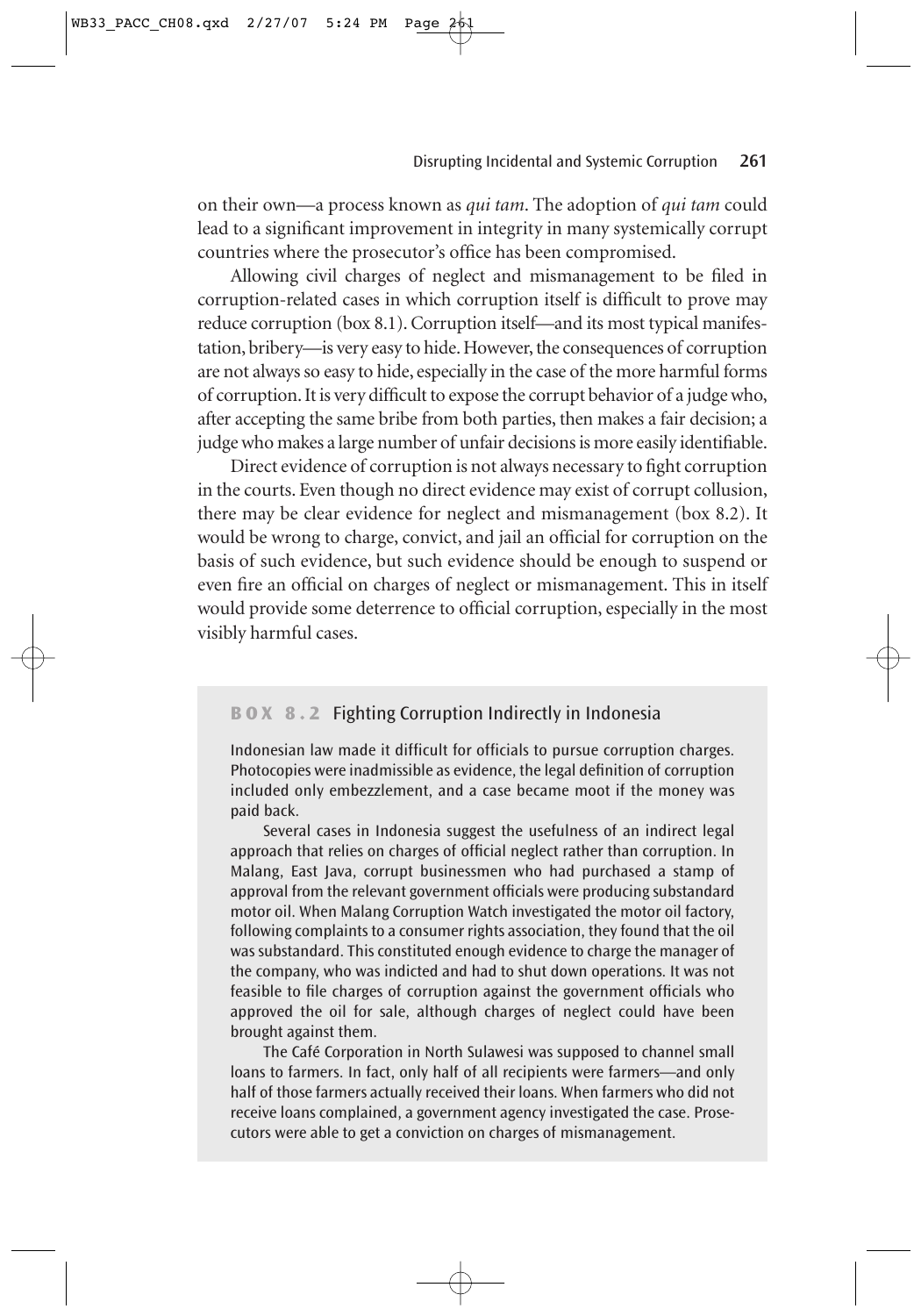# **Random Assignment of Judges and Prosecutors**

In many developed countries, judges are randomly assigned to cases. The process of assignment can be highly visible (a ball, a roulette wheel, or a pack of cards could be used in clear view of everyone). If there are even a few honest and diligent judges, random assignment of cases will ensure that at least some cases will receive fair hearings in court.

Criminal law systems generally require that charges be brought by a public prosecutor. Public prosecutors are typically appointed by the executive branch of government and assigned to particular cases by some higher authority. Each of these steps is liable to be captured by those running a system of corruption.

A remedy for the second problem—assignment to cases—is the random assignment of prosecutors to corruption cases. Assuming that there are some honest judges and prosecutors, and that judges are assigned to cases randomly, this would at least occasionally lead to a situation in which both the judge and the prosecutor were honest. A conviction of a low-level official could be used to gather evidence that could lead to the conviction of senior officers and other members of the system. Even if the conviction of other people is outside the jurisdiction of the case, a judicial process in which facts are found and publicized can create legal and political momentum that becomes difficult to stop.

Dealing with systemic corruption is difficult in that many of those who are counted on to expose corruption cannot or will not do so. But one or two cases may be enough to expose a system; each case does not have to be tried independently. A single exposure can cause the entire system to unravel.

Random assignment of judges and prosecutors is probably not the most efficient way of dealing with incidental corruption. It is an excellent way of dealing with the far more pernicious practice of systemic corruption, however. Given the far greater costs of systemic corruption, and the likelihood that it will emerge if given the chance, all countries would be well advised to adopt rules on randomized assignment of judges, even if they think they do not have systemic corruption.

#### **Election of Prosecutors**

One way of dealing with the risk that the executive branch may appoint lazy or complicit prosecutors to protect corrupt politicians is to involve citizens in their selection. One argument against electing rather than appointing too many officials is that elections tax the civic virtue of the citizenry, who may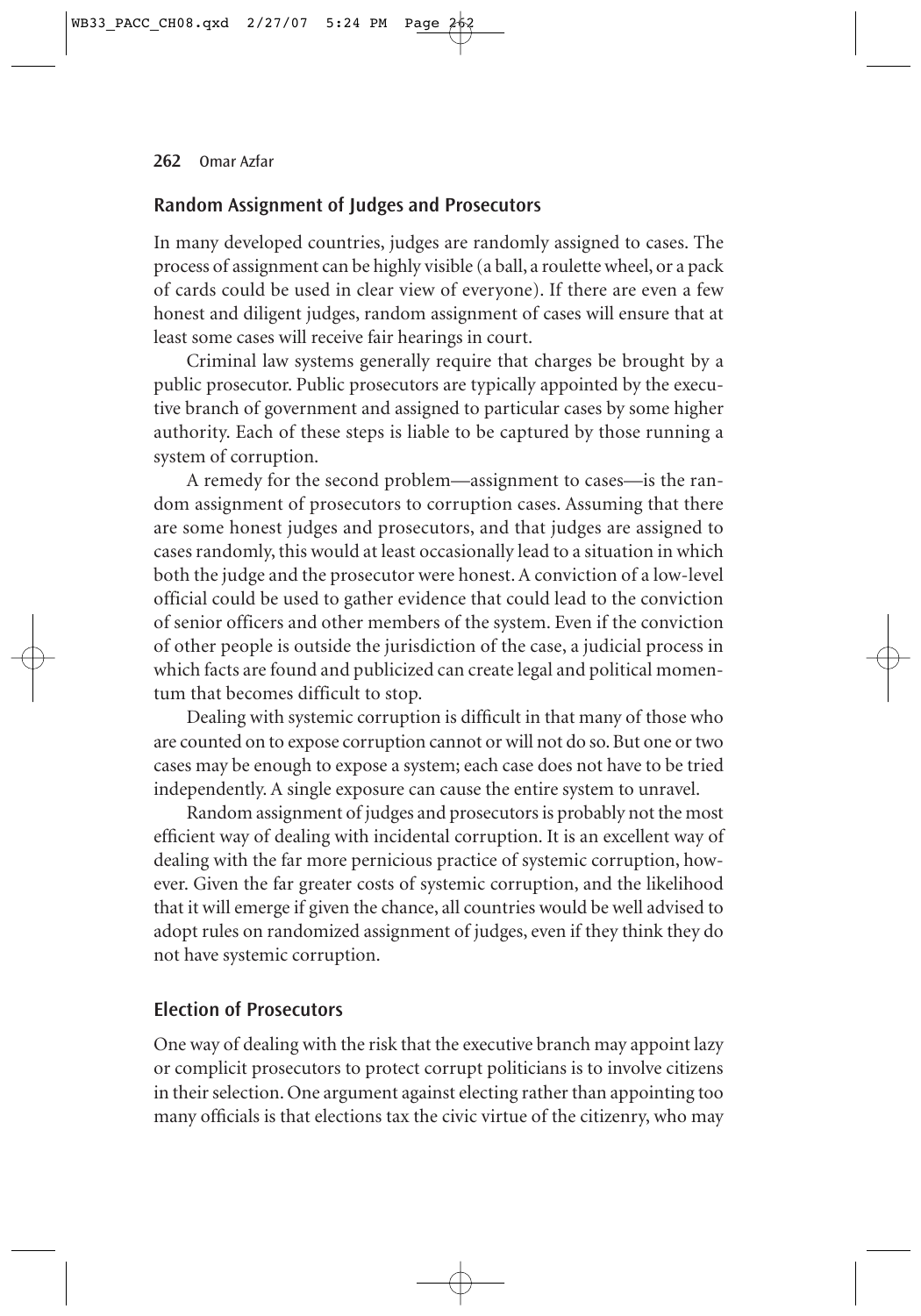not really want to decide who should be elected to various unglamorous posts (Cooter 2003). The office of prosecutor, however, is one that does interest the citizenry, particularly in places where corruption is rife.

A possible objection to election of prosecutors is that it favors people who like—or at least can tolerate—running for office. This may be a virtue, however, because the love of attention and power that come with an affinity for politics may lead to a greater enthusiasm for the diligent prosecution of high-profile cases.

In some federal systems, prosecutors are appointed by the state or provincial governments. In Pakistan, for example, Nawaz Sharif, the chief minister of the Punjab, appointed the public prosecutor who indicted Asif Zardari, the husband of Prime Minister Benazir Bhutto, for corruption. The indictment would have been unlikely had the federal government appointed all prosecutors.

An alternative to election of prosecutors would be the appointment of some prosecutors by the legislature or even by opposition parties. While possibly an improvement on selection by the executive, the process may not always be as good as direct elections, as the opposition itself may be captured (as was the case in Peru under Fujimori).

### **Randomized Audits and the Public Declaration of Assets**

The public declaration of assets makes wrongdoing more difficult to hide. Ill-gotten gains can be hidden in the accounts of relatives, friends, and associates, but this makes them complicit and increases the likelihood of identification when systemic corruption unravels.

Requirements for public declarations of assets of public officials need to be matched with randomized audits of public officials. These audits should include the audits of relatives, friends, and associates. Audits that show how people game the system should be used to adapt the system.

Auditors should be randomly selected. Alternatively, a random selection of people could decide whom to audit and who should audit. Another option would be to allow private auditors to audit whomever they want and to offer rewards for the identification of corrupt officials.

# **Public Expenditure Tracking Systems and Randomized Audits of Governmental Finances**

Examination of the finances of public sector entities can reveal certain kinds of corruption. Public expenditure tracking systems (PETS) that require each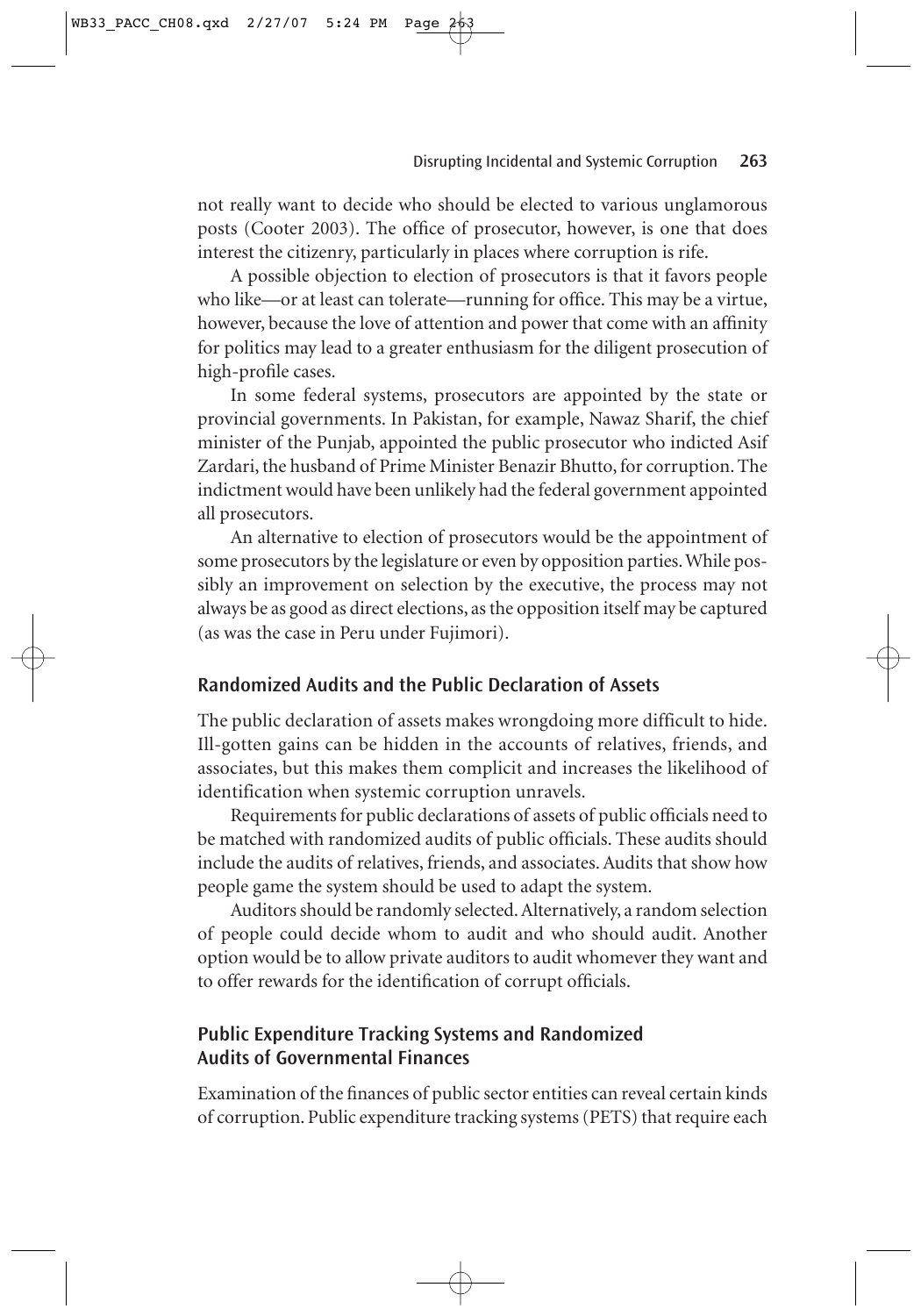level of government to state how much it receives from and sends to every other level can reveal corruption. Reinikka and Svenson (2002) introduced a PETS in Uganda and reduced reported leakages from about 80 percent to about 20 percent. Whether actual leakages fell by quite that much is unclear, as some leakages can be hidden from PETS by determined officials who collude. If, however, the PETS were followed by a deep audit of some randomly selected points, such collusive reporting could be spotted.

## **Accountability Committees and Question Time**

The legislature can play a significant role in exposing corruption in the executive branch if empowered to do so. Accountability committees should be headed by the party in opposition to the executive. These committees should be given significant powers to investigate members of the executive branch and to question them in the legislature. Such committees cannot prevent corruption (Montesinos had compromised the opposition), but they may reduce it.

Other reforms, such as question time, in which any legislator can ask questions of the executive in a widely broadcast regular proceeding, may be more effective at revealing corruption. The executive branch should be regularly questioned by the committee and other legislators, and the proceedings should be televised live and rebroadcast in the evening. In the British Parliament, the prime minister is questioned every week, and his senior ministers are questioned every day except Friday. Each legislator can pose up to two questions. Questions are shuffled, virtually guaranteeing that opposition members will get to ask several questions every day. Questions not answered in the oral period receive written answers, which are made public. This process ensures that any attempts to pack the proceedings with innocuous questions by the majority party is visible to the electorate. There tends to be significant interest in these proceedings, making it worthwhile for networks to carry them. The information revealed can have significant political consequences.

In Croatia parliamentarians can ask 30 questions of the executive branch every month. One such set of questions on a bribe allegedly accepted by Foreign Minister Miomir Zuzul led to his resignation. President Stjepan Mesic easily won a reelection soon after, suggesting that political fall-out from a corruption scandal can be limited (International Herald Tribune 2005).

Whether to allow the legislature itself to dismiss the government following the revelation of corruption in question time is not clear. On the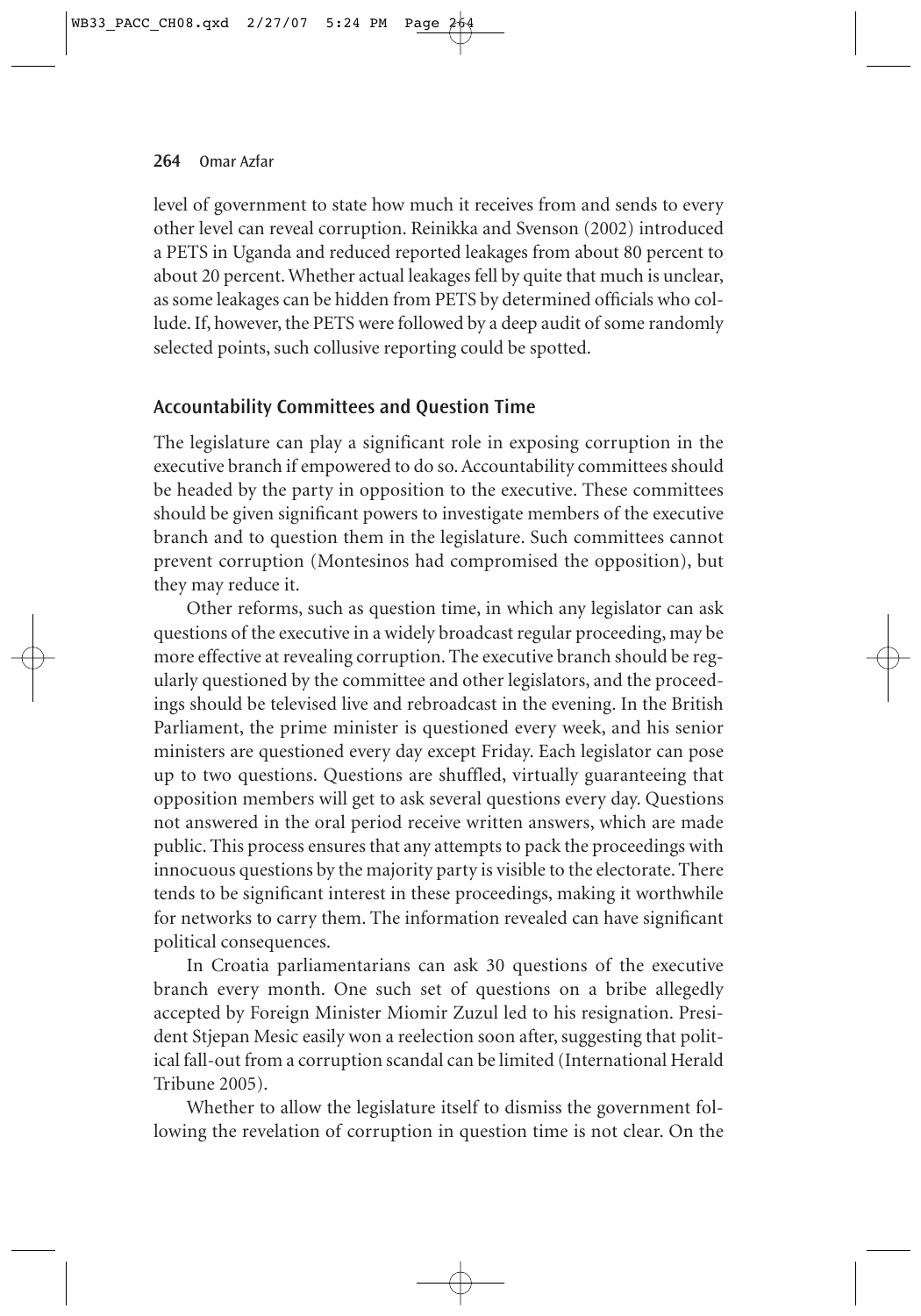one hand, it would make the legislature look like an impotent debating society if it could not dismiss the government following such a demonstration. On the other hand, allowing the legislature to dismiss the government runs counter to presidential systems, which appear to reduce corruption. One possibility is to authorize the legislature to call for a large nationwide survey about a recall, calling a new election only if a supermajority asks for a recall. The survey could explicitly ask whether people thought the government was corrupt, rather than whether voters wanted the government recalled. This would not prevent citizens from opportunistically responding that the government was corrupt simply to get a chance to change it, but with a modicum of civic virtue among a proportion of the citizenry, asking specifically about corruption may reduce recalls for other reasons.

WB33\_PACC\_CH08.qxd 2/27/07 5:24 PM Page

There should be a political mechanism to dismiss a government that appears to be corrupt even in the absence of incontrovertible evidence of corruption. Elections are supposed to dismiss governments that are incompetent or establish priorities that are not consistent with the people's will. In the case of corruption, however, the electorate should not be required to wait for a scheduled election to change government.

The political and judicial mechanisms for dismissal are not mutually exclusive. The system could allow for both; depending on the complexity of the case or the sophistication of the form of corruption, the judicial mechanism may be more effective. The two mechanisms may even be complementary. The facts found in a judicial investigation may help bolster a political ouster. The advantage of the political process is that it allows a corrupt government to be dismissed even in the absence of incontrovertible evidence, without compromising the rule of law—which for very good reasons is based on the need for incontrovertible evidence in criminal cases. It makes sense to have high standards of proof before subjecting people to severe criminal punishment; there is no need to have the same standards of proof to dismiss a government.

The question of parliamentary immunity is a difficult one. It is needed to prevent legislators from being intimidated by governments, but it offers refuge to criminals. The freedom of a few criminals is often a small price to pay for the benefits of an independent legislature. There does not need to be immunity from investigation, however. In fact, a few members of parliament should be randomly selected for investigation every year. Random selection will prevent the government from using the investigations for retaliation, and occasional selection for an investigation will create some incentives for legislators to be honest.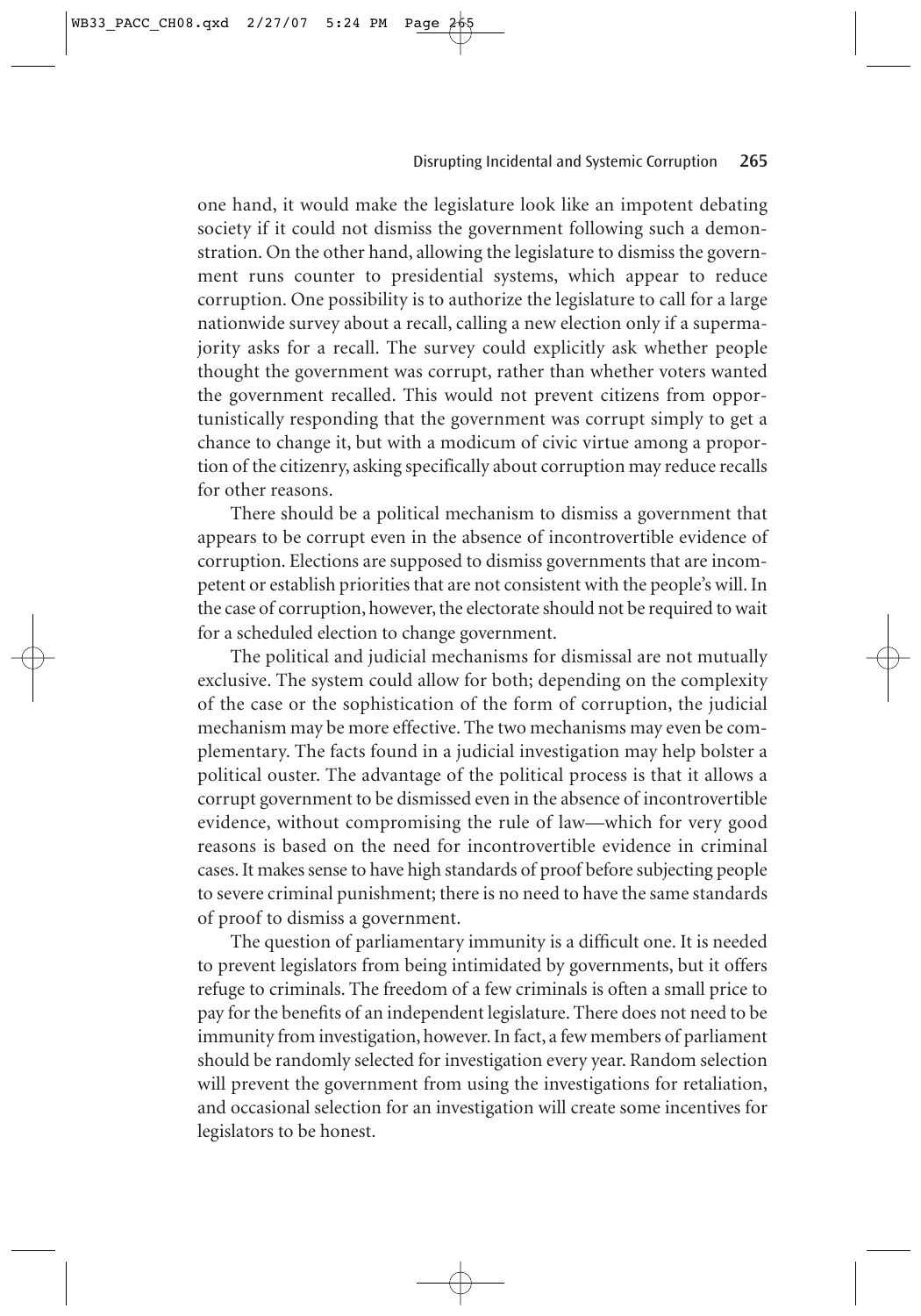# **The Media**

The media play a crucial role in both investigating and publicizing systemic corruption. Two reporters, Carl Bernstein and Bob Woodward, exposed the Watergate scandal; Montesinos and Fujimori were eventually brought down by the airing of a video of Montesinos paying a bribe; and the media led the investigations that resulted in resignations of senior politicians in Brazil in 2005.

Systemically corrupt governments spend a lot of money, effort, and political capital corrupting the media. Indeed, Montesinos spent most of his bribe money bribing the media. He used bribery, intimidation, defamation, and state ownership of media to control the content provided to the public. Many other electoral dictatorships use similar tactics. The Committee to Protect Journalists (www.cpj.org) and Reporters without Borders (www.rsf.org) both document the ways the press is intimidated and suppressed in many countries.

A variety of verifiable rules can be implemented that make it likely that there will be at least some inquisitive, independent, and diligent journalists who will expose corruption if systemic corruption exists. An advantage in fighting systemic corruption is that only some instances need to be exposed for the system to unravel. Another advantage is that a system of corruption creates a lot of evidence, even if it is all private knowledge. Montesinos bribed hundreds of people. Even small systems of systemic corruption generally involve dozens of people. A diligent investigator could uncover parts of such a system, leading to the unraveling of the system. But such investigators can be threatened or neutralized: Reporters without Borders reports that 63 journalists were killed, 800 arrested, and 1,300 physically attacked or threatened in 2005. In addition, 1,000 media outlets were censored in 2005.

To prevent such intimidation, policymakers can take several steps:

- $\blacksquare$  Prohibit censorship. Prohibiting censorship will not prevent subtle forms of censorship, including inducements for self-censorship by, for example, withholding advertising revenue from newspapers, but it can prevent the most obvious forms of corruption.
- Commit to allowing an international investigation into the death of any journalist, and allow all imprisoned journalists to appeal in an international court.
- Allow private television channels, and ban state-owned newspapers. State ownership of the media is correlated with worse governance across countries (Djankov and others 2001). While there are anomalies, such as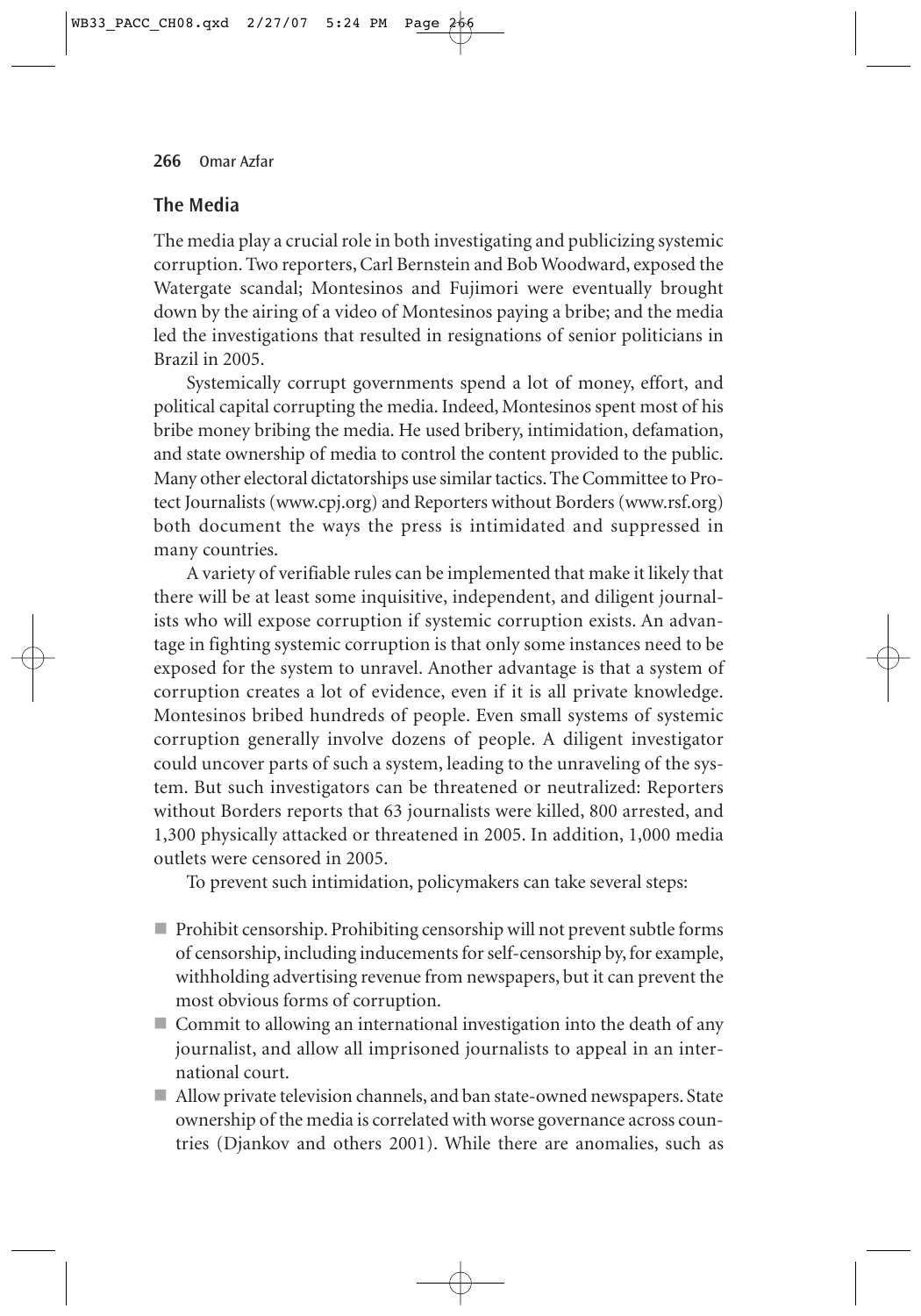National Public Radio in the United States and the British Broadcasting Company, which provide excellent coverage, in general allowing the government to own the media creates space for systemic corruption.<sup>4</sup>

- Allow foreign journalists to cover domestic stories. In many small developing countries, too few journalists have the training and independence to cover stories. Allowing foreign journalists to cover stories would increase the likelihood of exposing corruption. Foreign journalists also have the benefit of protection from their embassies.
- I Allow foreign transmissions of radio and television broadcasts and Web sites of foreign newspapers. With increased access to the Internet and the improvement of computer translations, allowing foreign media into a country could significantly increase the ability of activists to obtain news.

# **Freedom of Information Acts**

A freedom of information act allows the general public to access information by filing requests. Supplementary legislation that requires local governments, political parties, and public officials to disclose their finances makes freedom of information acts a useful anticorruption tool.

Many freedom of information acts have been adopted in the past few years. In some developing countries and transition economies, these acts have actually leapfrogged over similar laws of developed countries. An example is India's recent law, under which all government documents not specifically classified as secret are accessible by the public (sadly, the act explicitly omits Kashmir from its purview) (Ministry of Personnel, Public Grievances and Pensions 2005).

The effectiveness of freedom of information acts can easily be verified. Civil society organizations and even private citizens can file requests for information and record how quickly and how well public servants respond to their request. Freedom of information acts can be used both for the initial exposure of corruption and in the process of unraveling systemic corruption, by starting independent investigations of officials who may be implicated in a scandal.

Freedom of information acts are typically limited by concerns about privacy and national security. The appeals process that decides whether some requests for information should be denied should include members of the opposition, and a unanimous vote should be required to classify a document as secret. Doing so would make it less likely that information that could expose corruption would opportunistically be labeled as a national security secret.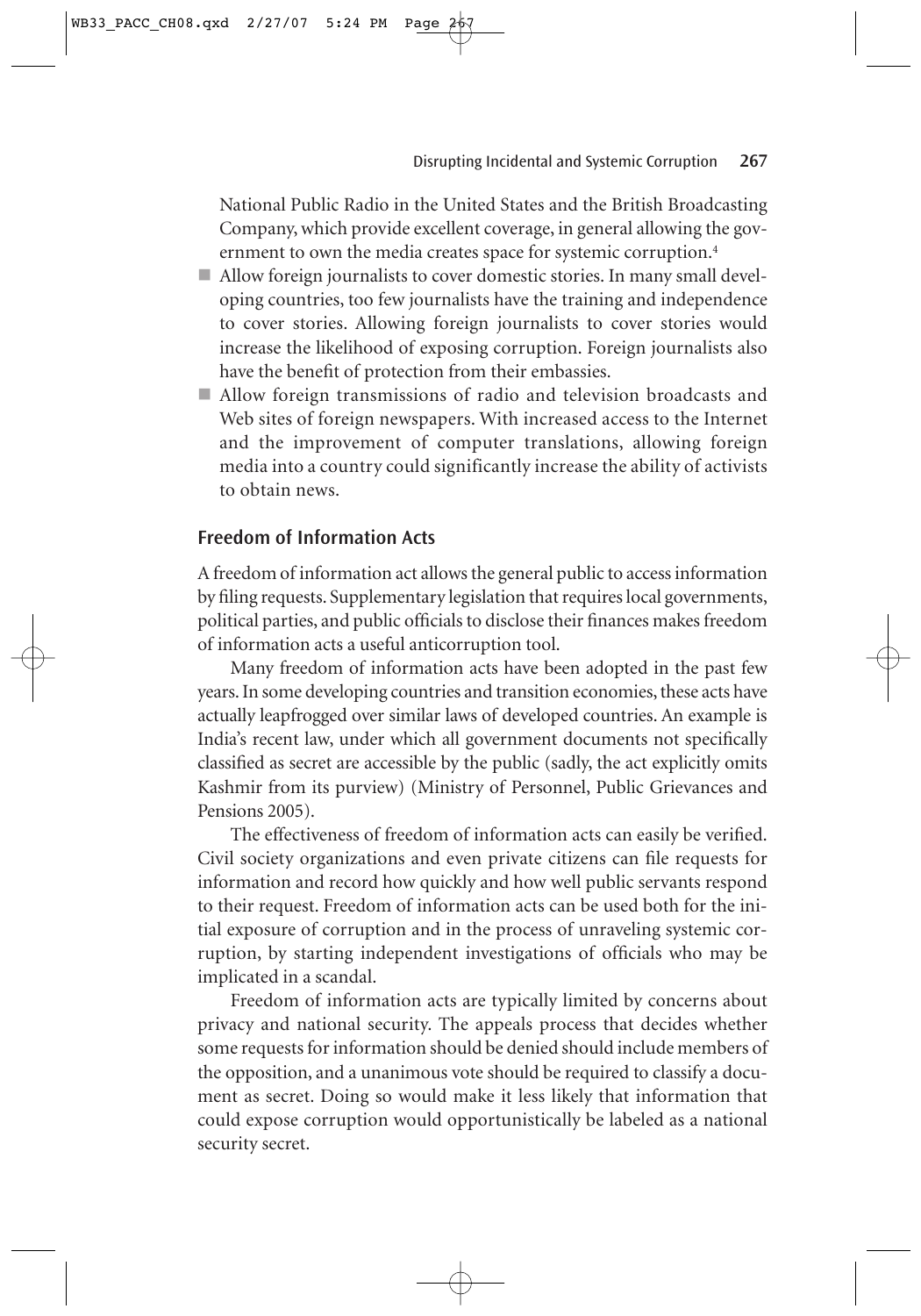# **The Role of Local Governments**

The existence of multiple layers of government creates the opportunity for the separation of powers, in which different levels of government can discipline each other. Increasing the likelihood of audits by a central government agency reduced corruption in local governments in Indonesia (Olken 2004). If, however, the central government agency is itself corrupt, the system of audits could end up being used to cement rather than disrupt a rent-extraction system. The logic of disruption dictates that a second round of audits, in which any private firm or NGO can reaudit the central government's audit, be instated to prevent systemic corruption involving the central governments auditing agency.

One problem with fighting systemic corruption is the limited contestability of political markets. In some democratic but highly corrupt countries, such as Bangladesh, all credible leaders are tainted by corruption. Local governments provide an excellent training ground for politicians to learn both the process of governing and the process of campaigning. They thus increase the contestability of political markets. The existence of local governments can increase the choices voters have, allowing them to throw the rascals out rather than just choose among rascals.

Local governments also allow ideas to be tested in some places and then tried elsewhere if they work. They can be used to conduct a scientific analysis based on the randomized assignment of localities to treatment and control groups.

Many of the reforms suggested here could be legislated by a majority in a local council in many countries. Where reforms succeed in reducing corruption, neighboring localities could come under pressure to implement similar reforms. A university or NGO could arrange for a high-publicity competition in which localities compete for the adoption of anticorruption legislation. A recent project in Romania created such a competition for the adoption of deregulatory reforms; eventually, the central government adopted some of the deregulation reforms as well (Timisoara City Hall 2007). If reforms are effective, the process may even create a dynamic that induces the central government to adopt some of these reforms—though resistance to adopting ant corruption reforms may be higher.

# **Case Study Evidence on Systemic Corruption**

Four case-study examples yield lessons on dealing with systemic corruption. We discuss Belarus, Brazil, Kenya and Turkey and then briefly the role of revolution sparked by electoral (or other) fraud in disrupting systemic corruption.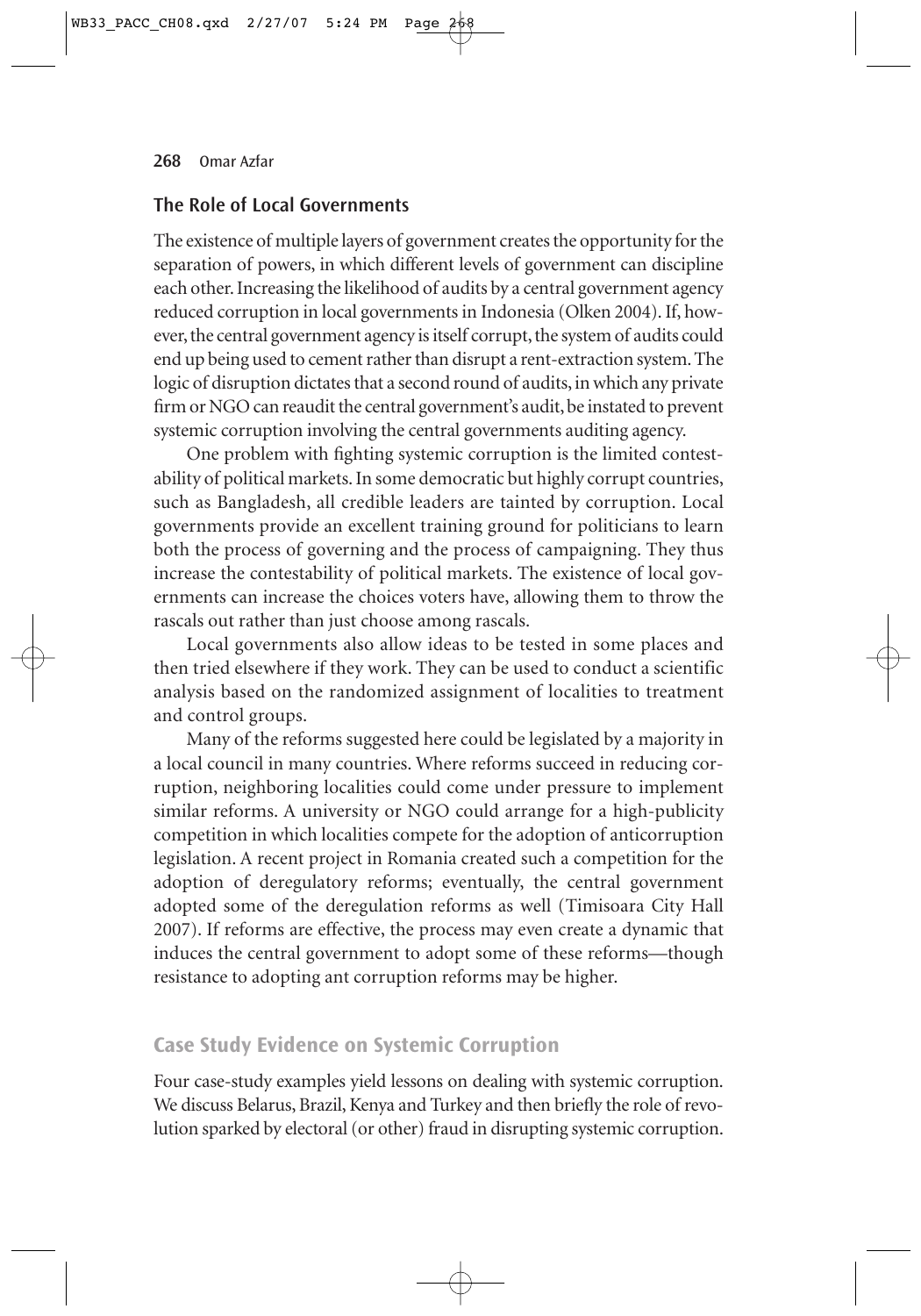# **Belarus**

Between the mid 1990s and 2005, the government of Alyaksander Lukashenka subverted democracy while maintaining the facade of multiparty elections (Silitski 2004). Lukashenka used physical intimidation and constitutional reform to ensure electoral victories and remain in power. Several lessons can be learned from his rule about how to prevent democracy from being pre-empted (table 8.3).

#### **Brazil**

A recent set of corruption scandals in Brazil reveals how the interconnectedness of systemic corruption can be used to make the system unravel (Saibro 2006). Reporters from the weekly magazine *Veja* recorded the head of procurement at the post office taking a kickback. The opposition parties called for a parliamentary investigation, which the government first resisted but then agreed to. The resulting investigation implicated Roberto Jefferson of the PTB (Partido Trabalhista Brasileiro), a party allied with the government. Jefferson was also implicated in another scandal when Lidio Duarate, the head of the Brazilian Reinsursers Institute, reported to the media that Jefferson demanded kickbacks for giving Duarate his job and that Duarate hired Jefferson's associates.

Jefferson, in turn, accused the ruling party, which had only a minority in parliament, of bribing legislators to obtain a majority. Two leaders of opposition parties Severino Cavalcanti of a conservative party and Waldemar Costa Neto of a liberal party, were implicated, and Costa Neto resigned; the president's chief of staff, Jose Dirceu, also resigned. The crisis led to pressures for reforms that would combat corruption. It has been politically costly for the ruling party.

What lessons can be learned from the experience? First, the media play a critical role in investigating and publicly exposing corruption. Second, parliamentary investigations are vital. Empowering the parliamentary opposition to launch an investigation without the assent of the majority increases accountability. Third, systems of corruption that are based in the sale of jobs, can unravel as soon as someone starts talking.

#### **Kenya**

President Mwai Kibaki came to power in 2002, after winning an election against the corrupt Daniel Arap Moi. Moi had tried to rig the elections, but a combination of international observers and domestic activists foiled his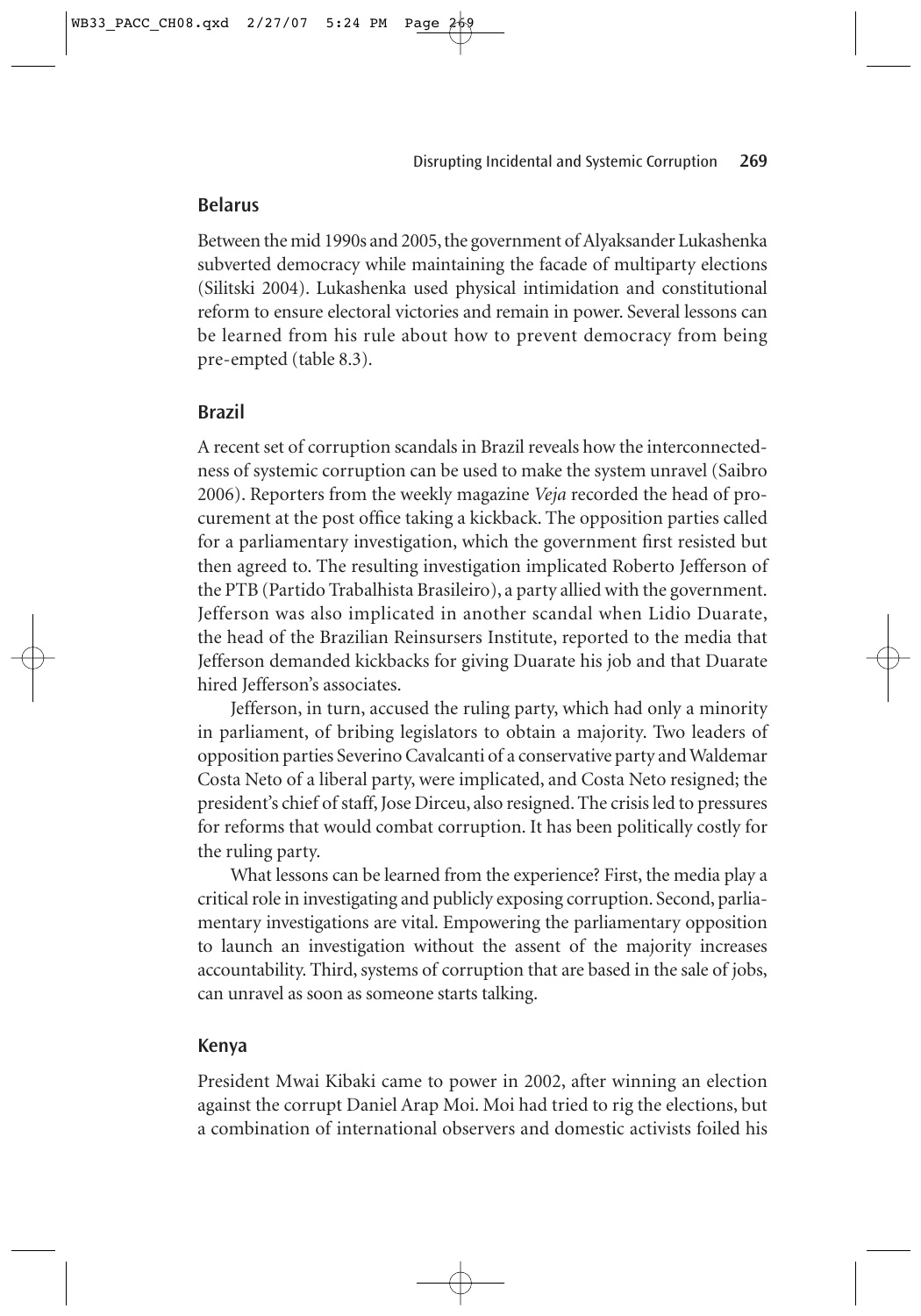# **TABLE 8.3** Rules That Might Have Prevented Democracy from Being Subverted in Belarus

| Action by Alyaksander<br>Lukashenka                                                      | Rules to prevent subversion of democracy                                                                                                                                                                                                                                                                                                                                                                                                                                                                                                                                                              |  |
|------------------------------------------------------------------------------------------|-------------------------------------------------------------------------------------------------------------------------------------------------------------------------------------------------------------------------------------------------------------------------------------------------------------------------------------------------------------------------------------------------------------------------------------------------------------------------------------------------------------------------------------------------------------------------------------------------------|--|
| Killed or<br>imprisoned<br>journalists                                                   | Government should allow independent inquiry into the death<br>of any journalist (with the family of the journalist choosing<br>the investigator). Imprisoned journalists should have the<br>right to appeal to an international court. The reports of the<br>inquiries into deaths and the judgment from the appeals<br>process should be broadcast.                                                                                                                                                                                                                                                  |  |
| Denied accreditation<br>to election<br>observers                                         | Accreditation should be given by a panel that includes an equal<br>number of members of the opposition. There should be a<br>simple accreditation process that can be approved in the first<br>instance by any member of the accreditation committee. A<br>supermajority or even a unanimous vote should be required<br>to deny accreditation.                                                                                                                                                                                                                                                        |  |
| Stuffed election<br>commission with<br>cronies                                           | An equal number of members of the election commission<br>should be nominated by any significant party in the<br>legislature (say, with more than 10 percent of the members<br>of parliament). Smaller parties should also get to nominate<br>members of the election commission. Each member of the<br>election commission should write an independent report on<br>the election that should be broadcast, published in news-<br>papers, and circulated over the Internet. The broadcast of<br>the reports of election members should be followed by a<br>question and answer session with the press. |  |
| Disallowed exit polls                                                                    | Multiple organizations should be allowed to conduct exit polls,<br>so that pollsters could flag statistically significant differences<br>between their polls and other polls and between the polls and<br>the election results as evidence of rigging. Such a system might<br>not detect minor rigging, but it would detect major vote fraud.                                                                                                                                                                                                                                                         |  |
| Shut down                                                                                | Either ban the closure of or require a majority of the                                                                                                                                                                                                                                                                                                                                                                                                                                                                                                                                                |  |
| universities<br>Used firearms<br>against protesters                                      | opposition to shut down a university.<br>Ban the use of live ammunition against unarmed protesters.                                                                                                                                                                                                                                                                                                                                                                                                                                                                                                   |  |
| Changed constitution<br>so that heads<br>of regional<br>administrations<br>are appointed | Require election-preferably direct election-of leaders of<br>provinces and capital city. These alternative power centers are<br>important for a credible opposition.                                                                                                                                                                                                                                                                                                                                                                                                                                  |  |
| Censored mass<br>media                                                                   | Disallow censorship in all circumstances. Allow opposition<br>oversight of advertising budgets of state-owned companies<br>so that critical newspapers cannot be punished by withhold-<br>ing advertising revenues.                                                                                                                                                                                                                                                                                                                                                                                   |  |

*Source:* Silitski 2004.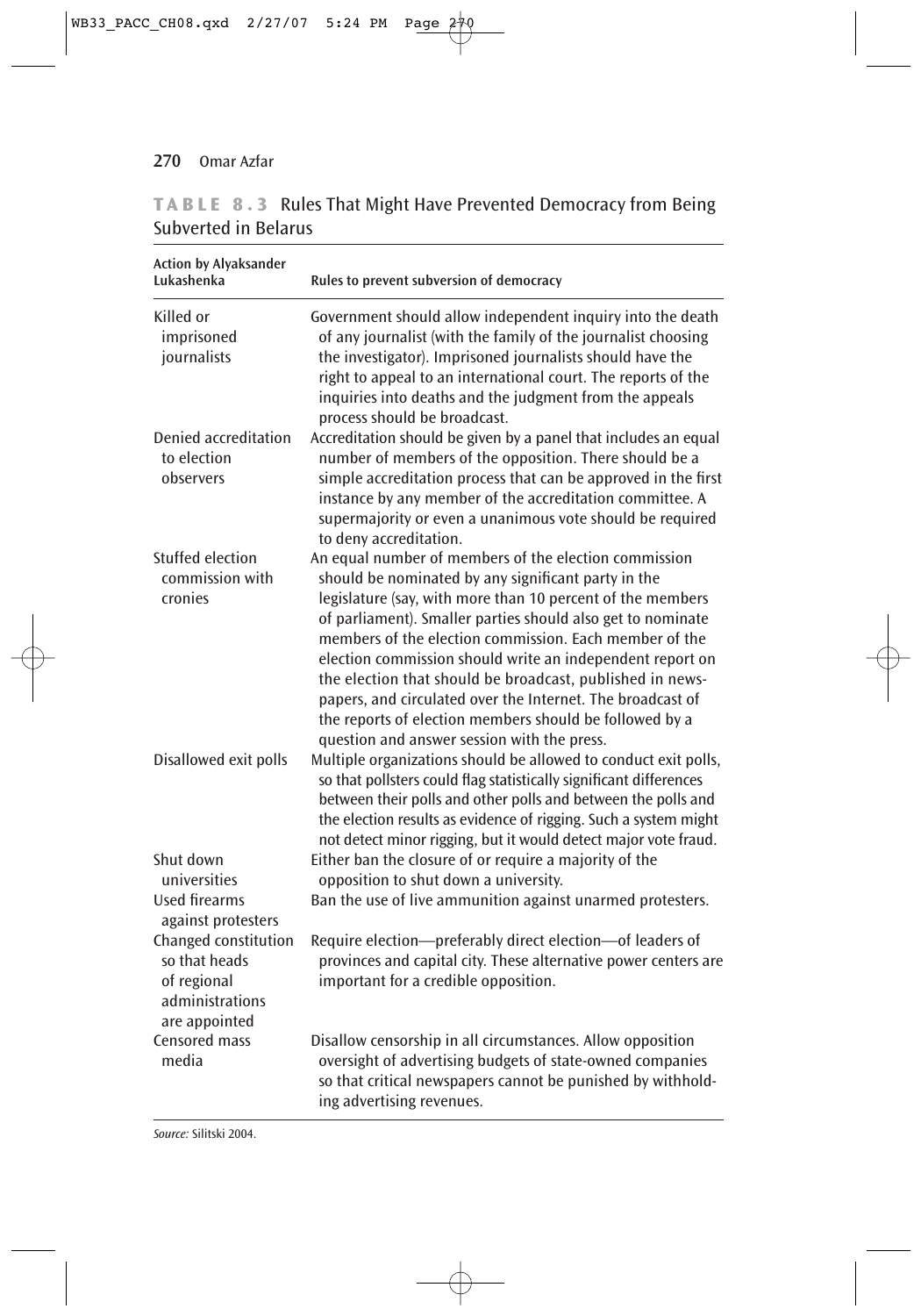attempt. The new government, beholden to the forces of integrity, appointed John Githongo as head of the Kenyan Anti-Corruption Commission.

The primary case of grand corruption Githongo investigated involved the sale of "services" by Anglo Leasing, an apparently fictitious company, to the Kenyan government. The sale required the signatures of the secretary of interior and the secretary of the treasury. Githongo uncovered evidence that at least 10 senior officials or legislators were involved in the multimillion dollar scheme and that many other similar schemes existed (Githongo 2005).

Githongo's efforts to reverse the sale and remove the secretaries from office met with significant pressures from many senior officials. These included threats to kill him and to use the legal system against his family. His dogged pursuit of the issue did bear some fruit—some of the money was returned to the Kenyan government—but eventually he was forced to resign. After his resignation, the parliamentary public accounts committee, led by an opposition leader, interviewed Mr. Githongo in Great Britain, where he now lives in exile. The interview led to the resignation of two ministers.

A number of aspects of this story are worth highlighting. First, there may have been a moment of extraordinary politics at the end of the Moi regime when reforms not normally politically feasible may have become possible. It led to the appointment of Mr. Githongo. Had the forces of integrity had a set of integrity-enhancing rules, such as those discussed in this chapter, some of them may have been adopted. Second, systemic corruption involves many people, and the system can unravel. Third, the system will fight back. The rules must therefore include protections for key players on the side of integrity. Fourth details of constitutional form or political tradition like opposition leadership of the public accounts committee matter.

#### **Turkey**

On November 3, 1996, a car carrying a police chief, a prominent member of parliament, a criminal, and his mistress crashed into a truck in the roadside town of Susurluk in western Turkey, killing everyone but the member of parliament. The criminal, Mehmet Ozbay (also known as Abdullah Catl), a notorious smuggler and blackmailer wanted by Interpol, possessed an identification card personally signed by the interior minister, Mehmet Agar. The car contained a bag full of dollars and a trunk full of weapons; the passengers' pockets were full of cocaine. The incident led to a change of government in Turkey (Akay 2003).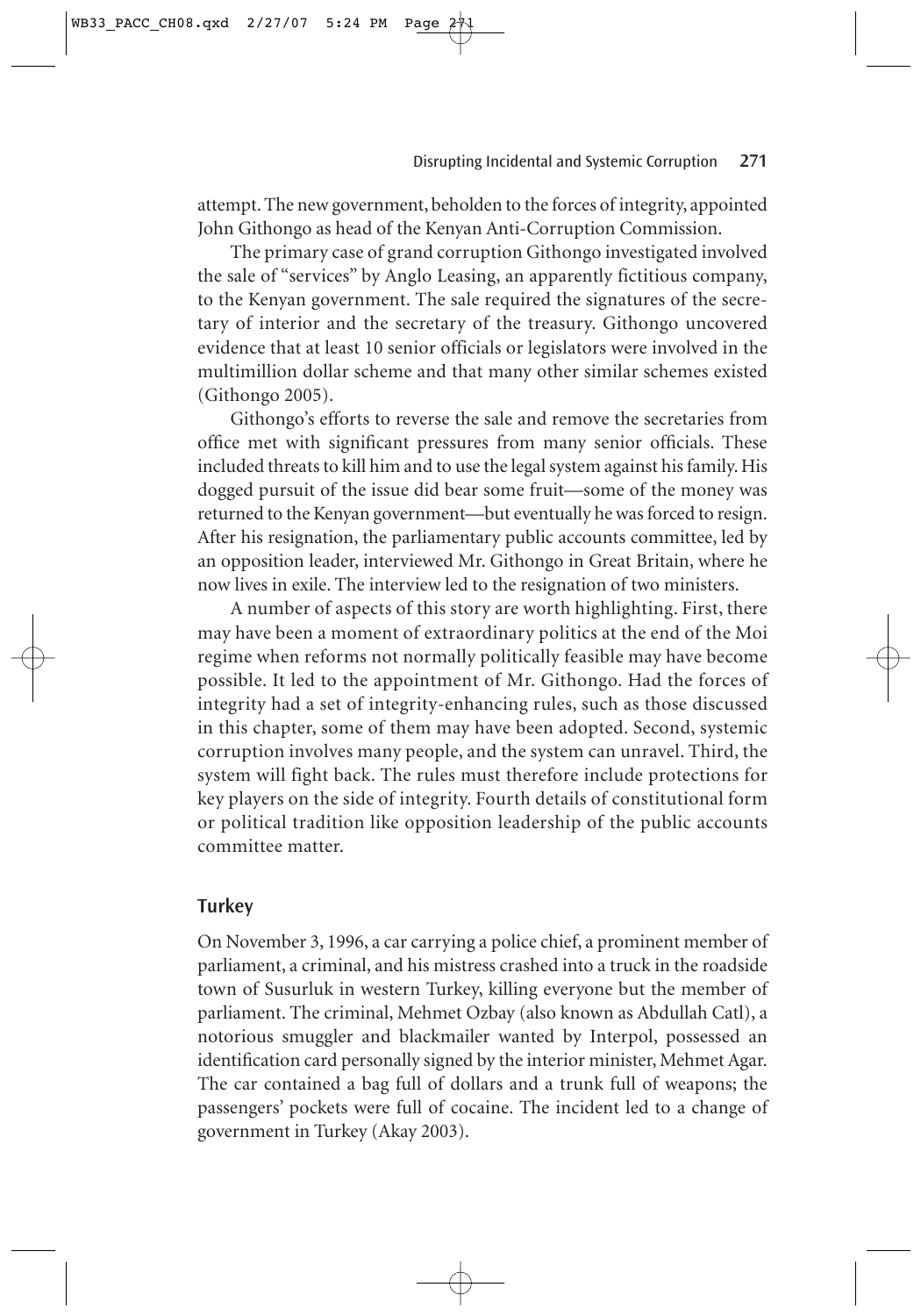Immediately after the crash, student protests broke out in response to this evidence of grand corruption; they were repressed. Then a group of activists and NGOs began a nonviolent campaign by asking people to turn off their lights for one minute every evening at 9:00 p.m. The media, initially reluctant, joined the campaign, playing an important role in the dynamics of the protest. These protests became widespread: millions of Turks began turning off their lights in protest of the government's corruption. The government initially resisted the campaign and tried to discredit it, but eventually the momentum created by this campaign led the National Security Council to ask the government to resign.<sup>5</sup> An accident that revealed corruption and a sustained campaign brought down a government.<sup>6</sup>

Several lessons can be drawn from this experience. First, exposure of corruption needs to be followed by a sustained campaign to create genuine political costs. Governments will try to suppress these campaigns, but in a country like Turkey, which cares about its international image, the ability to suppress a nonviolent campaign is limited. Second, the role of the media is important. Even if initially reluctant, the media will often join a campaign once it gets going. Third, having an external source of accountability that can call a government to resign is critical. In Turkey this body is the National Security Council, which may have asked the government to resign only because its members did not like the government in the first place. In other countries, a supreme court or constitutional court may play such a role—it was such a court that eventually asked Slobodan Milosevic to hand over power to the elected government after several days of protest in Serbia. Another option would be an explicit constitutional provision under which a group of citizens can ask for a recall.

According to the Center for Global Integrity, integrity systems in Turkey are very weak (www.globalintegrity.org). The Turkish government objected to the report, but the objectivity and specificity of the center's methodology allowed it to respond to the Turkish government's criticisms. The hope is that the Turkish government will reform its integrity system to improve its scores on the "Global integrity" matrix.

### **Elections and Revolutions**

Popular protests and new elections have occurred in Georgia, Indonesia, Lebanon, the Philippines, Serbia, and Ukraine. Some of these revolutions were inspired by corruption; all were driven at least in part by dissatisfaction with the constitutional mechanisms of changing a government, either because an election had been rigged or because the constitutional process of impeachment was compromised (Karatnycky and Ackerman 2005). In the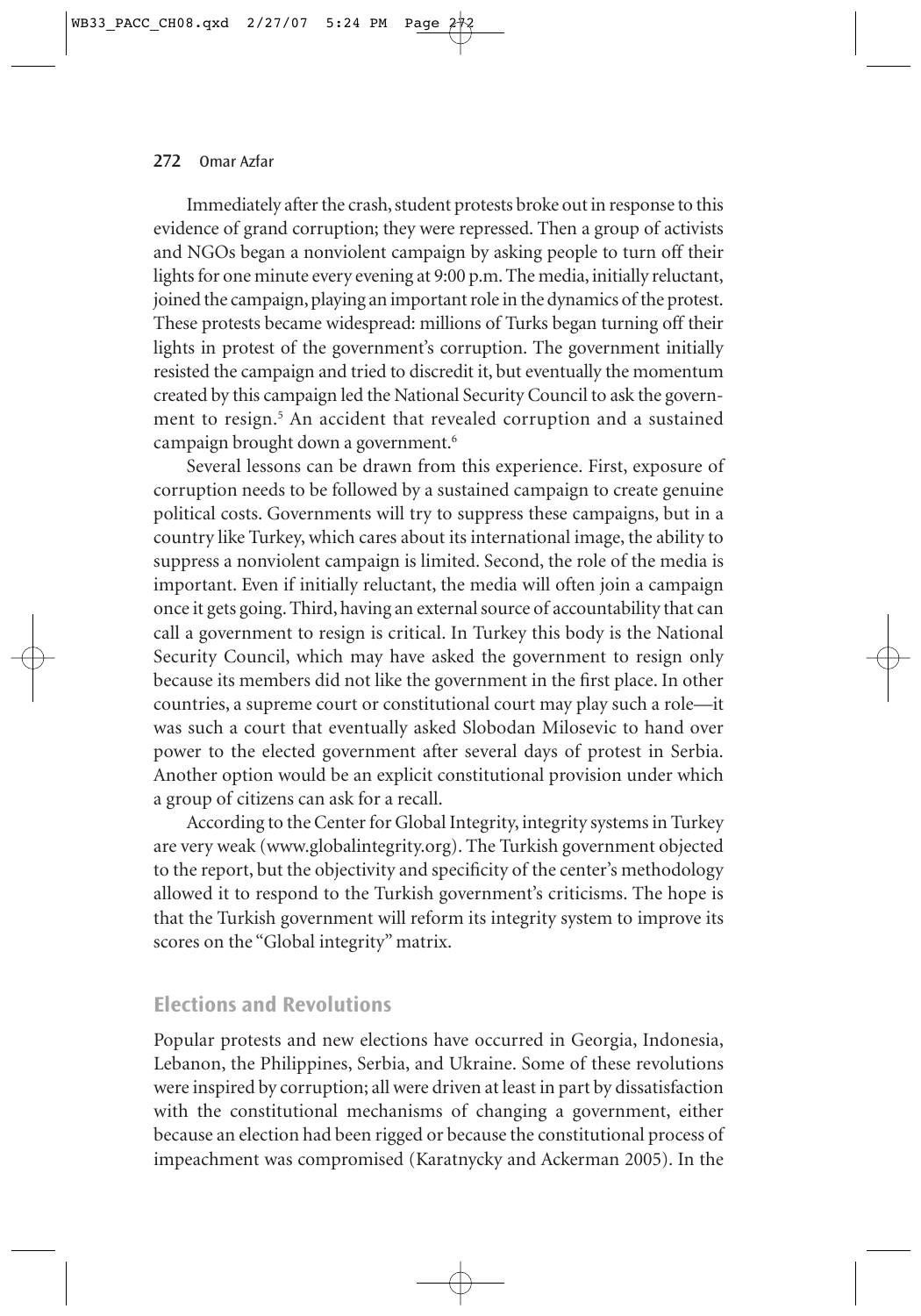Philippines after the Senate refused to impeach Joseph Estrada in 2000/2001, "people power" brought a change of government. In Ecuador the President Luizo Gutierrez's attempt to pack the courts with his cronies led to protests that brought down the government in 2005.

One should not overestimate the power of parchment; the constitution of integrity is ultimately written on the hearts of men and women who must ultimately demand their rights when they are denied them. The role of parchment is to provide a set of clear rules, so that brave people can coordinate their demands and protests in a way that disrupts systems of corruption. Elections are one such set of rules. Holding elections regularly and often and having a population that can be relied on to change a government by protest if an election is massively rigged or cancelled—is an important mechanism for controlling grand corruption, especially if combined with other mechanisms.

# **Recommendations**

What can different members of society do to fight corruption? National governments in partially democratic, partially dysfunctional states cannot be expected to adopt reforms to combat systemic corruption. The recommendations provided below therefore focus on what steps other groups—ordinary citizens, the media, NGOs, international organizations, foreign governments, and local governments—can take to fight corruption.

# **The Role of Citizens**

Citizens should pay attention to the information provided by the media and by activists on corruption and related matters. They should vote, and they should protest vociferously if elections are rigged or cancelled or the government undertakes significant anti-integrity measures, such as replacing the entire judiciary with its cronies. Citizens should also pay attention to efforts by activists to mobilize them in mass anticorruption campaigns when systemically corruption is exposed, as they did in Turkey, even if no election is scheduled. Such mobilizations can lead to recalls even if there is no such provision in the constitution.

### **The Role of the Media**

The media have a vital role to play in preventing systemic corruption, by exposing corruption, causing it to unravel, and mobilizing the citizenry into action. If citizens are the jury in the court of public opinion, the media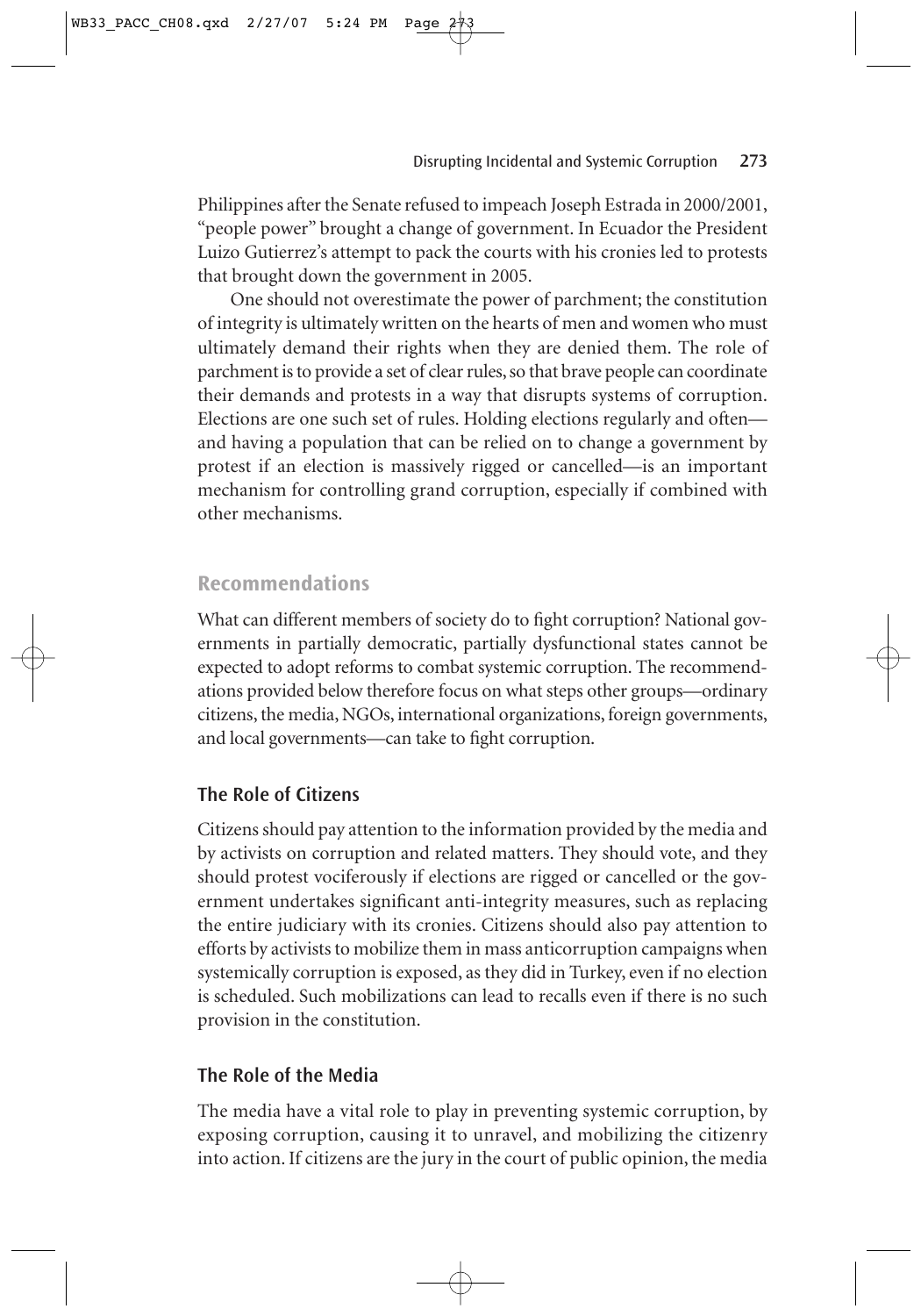is the prosecutor. Journalists and columnists should courageously investigate corruption cases; report threats and intimidation to the Committee to Protect Journalists, Reporters without Borders, or Transparency International; publicize cases of corruption; follow leads to other involved parties; and communicate to the public the efforts of activists to mobilize them into action.

Much of the media will be co-opted into the system of corruption, but it takes only a few independent journalists to expose systemic corruption. Once exposure starts, the rest of the media may defect into the integrity camp to demonstrate they were not complicit—or at least that they are no longer complicit. In Peru after the first video of corruption was aired, even the television stations in Montesinos' pocket felt compelled to air them. In Turkey, after initial reluctance, the media started publishing stories and even publicizing the protests.

The international media also have a role to play. International journalists should work to expose corruption and to train their local counterparts if they trust them not to be complicit in systemic corruption. Foreign journalists have much greater protection afforded to them by their governments than local journalists enjoy. Foreign media should also broadcast into systemically corrupt countries. Foreign media sources should maintain their independence from their own governments and not become or appear to become mouthpieces for their governments.

In some cases the foreign media have not done enough to expose systemic corruption. In Peru, for example, it seems unlikely that a vigorous effort to expose Montesinos, who had bribed 1,600 people, would not have produced some evidence.

#### **The Role of Activists, NGOs, and Universities**

The role of activists is to find evidence of pieces of the corrupt system and to use this to start protests, to urge the media to pursue these cases and to publicize them, to press for parliamentary inquiries, and to create greater domestic and international pressure for reform. Use of the Internet to spread information can be effective. Activists should also keep up pressure by exposing related cases all the way to the next election, so there is real political bite to exposure of corruption.

NGOs should keep their activism and service delivery wings separate; ideally, NGOs should do one or the other, not both. Activism requires a certain arm's length and adversarial relationship with the government; working on service delivery sometimes requires close coordination. Activist NGOs can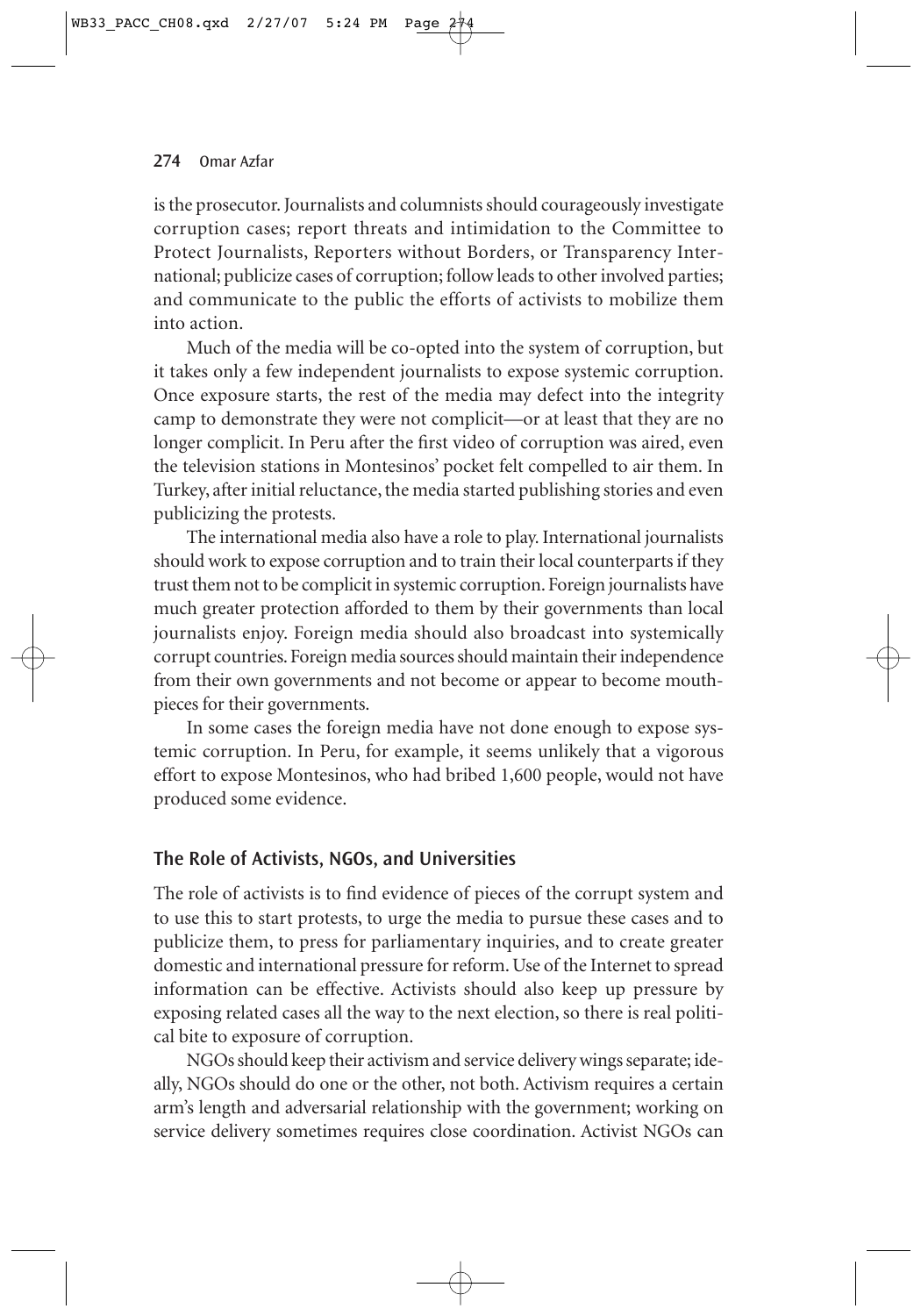work with foreign donors, but they should be careful to resist pressures to become their mouthpieces and should not get involved with donors that intensify such pressures. Doing so would quickly rob them of their credibility. Local NGOs and universities can also organize competition among local governments on the adoption of the reforms described in this chapter. Universities could also study the impacts of reforms.

International NGOs and universities can help in two important ways. First, they can collect and publicize information on these bright line rules. Given the importance the European Union and the United States place on reform, publicizing these rules can create an important dynamic toward reform. Second, they can help NGOs learn from the experiences of other countries that have created a successful dynamic for reform.

# **The Role of Foreign Governments, Aid Agencies, and the World Bank**

Developed country governments can make an issue of corruption by asking on visa application forms whether the applicant has ever taken a bribe. Since lying on the visa application form is a crime in the country being visited, charges could be brought in the visa-issuing country if the applicant lies. Penalties may be light, but the production of evidence would have political costs.

The World Bank could add questions about bribes to its job application forms. Since lying on these forms can lead to termination of employments, adding such questions would raise the cost of being corrupt to the many civil servants who aspire to jobs in international organizations. Civil charges against human rights violators have created significant costs, even though the civil penalties—typically fines—are much milder than their crimes warrant (Colliver and Feeny 2005).

The World Bank and aid agencies can insist that accountability committees be formed and their audits attached to projects they fund, thus creating expertise and examples of how such a process should occur. The Kecamatan Development Program in Indonesia is one example of such an effort. By insisting on community oversight, the World Bank was able to sidestep a notoriously corrupt Indonesia government, without compromising sovereignty, because it was Indonesians themselves who were empowered (Guggenheim 2007).

Aid agencies and international financial institutions can establish clear conditionalities based on the measures proposed here. Loans and aid could be granted only to countries that have parliamentary debate with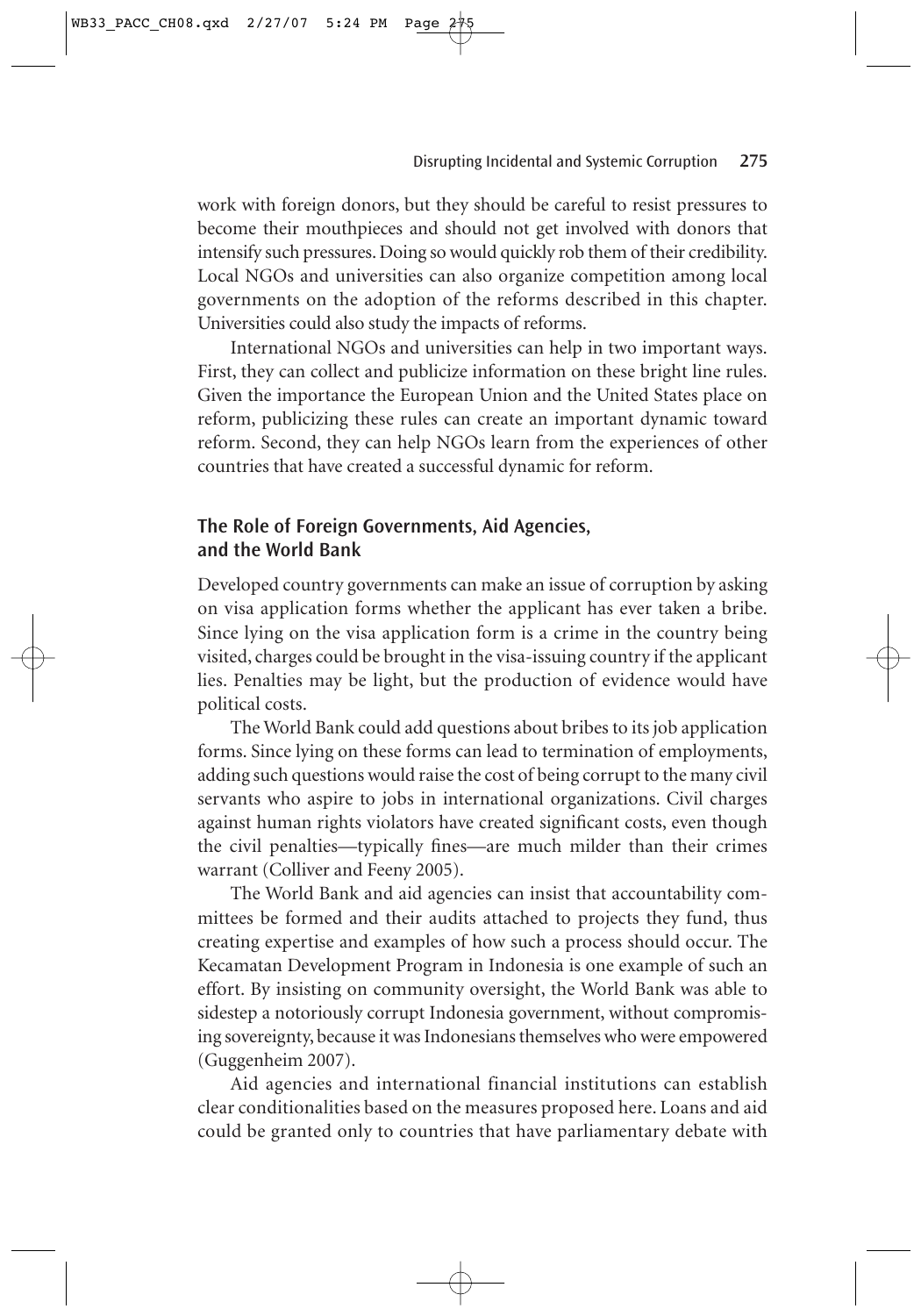significant public input—including televised town hall meetings—and adopt the following rules:

- The legislature should be allowed to question the executive branch every week and the chief executive at least once a month. These proceedings should be broadcast live on radio and television.
- Cases of corruption—at least cases involving public officials—should be randomly assigned to judges
- $\blacksquare$  The murder or imprisonment of a journalist should be investigated by an international panel. Unless the government is completely exonerated, aid will be withdrawn entirely.
- Foreign journalists and foreign broadcasts should be allowed. Foreign Web sites should be allowed, local organizations should be free to create their own Web sites, and access should not be tampered with.
- $\blacksquare$  Public officials should be required to declare their assets and incomes.
- Private auditors should be allowed to audit public officials.
- In cases of neglect and mismanagement, even when corruption may be involved, private parties should be allowed to file civil lawsuits.
- Elections should be monitored by domestic and international observers.

These agencies can also set rules, such as the Millennium Change Account's rule allocating aid on the basis of performance on governance ratings. (The Millennium Challenge Account allocates US aid on the basis of several indicators of governance, human development and economic freedom to developing countries. The countries themselves are supposed to have greater flexibility in the use of funds than they typically have over other development aid). These ratings have induced considerable reform in areas based on actionable variables, such as the number of days to start a business.

# **The Role of Local Governments**

An honest local government can combat corruption by leading by example. It can pass local laws mandating that all public officials in the locality should declare their assets publicly; that the local executive will answer questions in the local council, which will be broadcast; that the council itself will be overseen by an accountability committee of randomly selected citizens, who will be provided with a lawyer and an accountant they can instruct to investigate financial an legal matters. Once some local governments start doing this, NGOs and universities could organize a nationwide competition among local governments. The leaders of local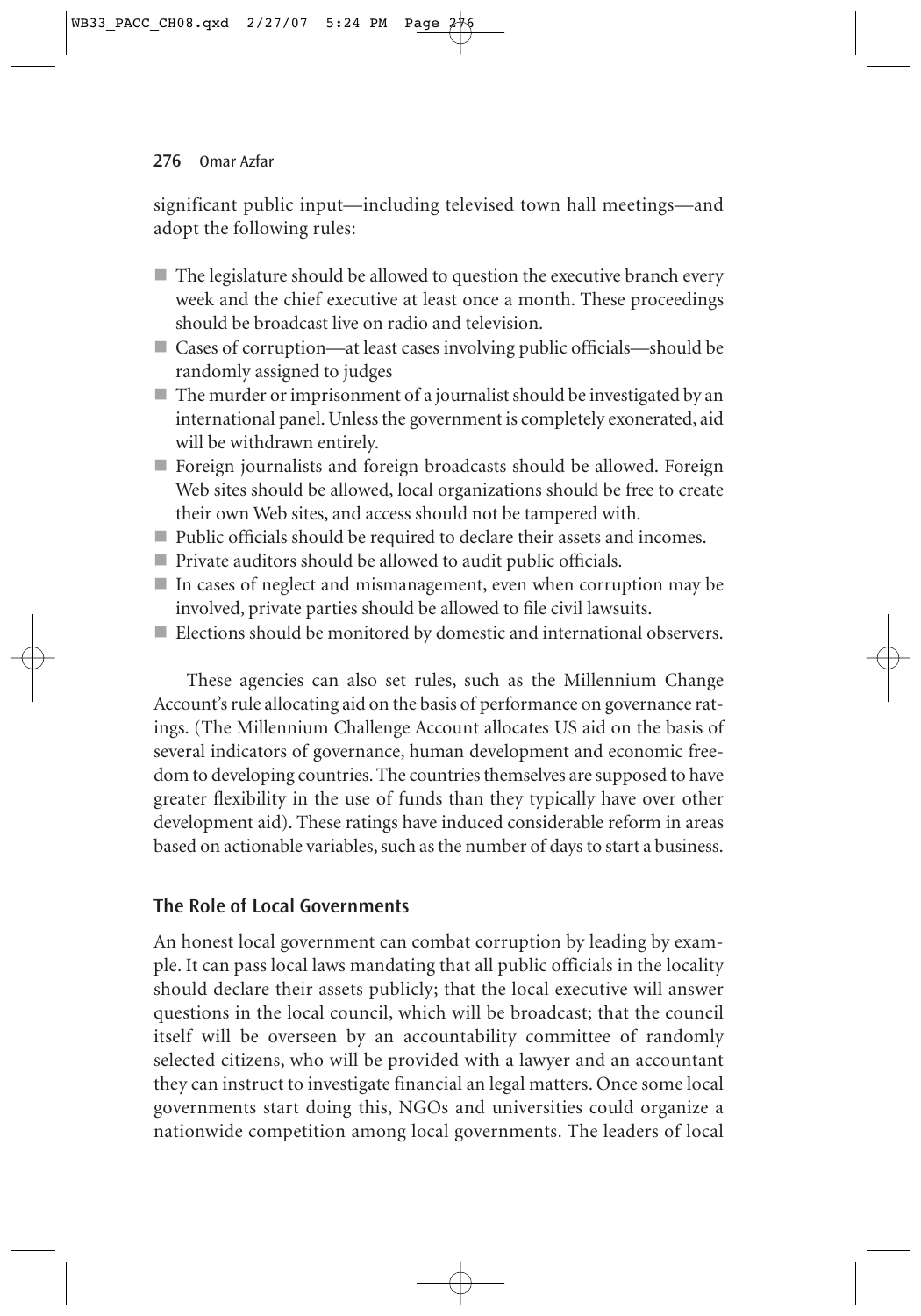governments that do well could be well placed to compete on the national political stage. The World Bank could reward these communities with more development projects.

Local governments can also use the mechanisms described above to discipline national governments by, say, questioning the relatives of national politicians who are in the local council (in systemically corrupt countries, several members of a family are often in politics; some may serve in local councils). Citizens could ask lawyers and accountants to investigate central government issues.

# **Demonstrating That a Government Is Not Systemically Corrupt**

To establish its innocence, a government that claims to have been falsely accused of being systemically corrupt and hence denied funding or a loan could hold a referendum on adopting some of the reform measures suggested in this chapter. If a government is on the margins of eligibility on other measures of performance and conducts parliamentary debate on adopting these rules, it should be given a chance to compete for the loan or aid; if it does not hold such debate, it should not be given the chance.

These rules in this chapter are also useful to have when a new government comes in on an anticorruption platform after the dismissal of a corrupt regime. Efforts often dissolve into a mix of noble pronouncements and toothless or even counterproductive actions, such as the creation of ineffective or even politicized anticorruption commissions. The rules outlined here would give activists and honest politicians something to make the government focus on.

#### **Notes**

The author is extremely grateful to Melissa Thomas and Anwar Shah for their inspiration and ideas and to Bilal Siddiqi and Ruth Coffman for their comments and advice.

- 1. The system is vividly documented in a series of videos and described by McMillan and Zoido (2004).
- 2. One of the best-known systems of corruption was created in Peru, where the government of Fujimori had given extraordinary powers to law enforcement agencies because of the struggle with the Shining Path guerrillas.
- 3. In Indonesia, for example, corrupt politicians bought their places on party lists after the elections were held and then sold their votes for the indirect election of the mayor. Most citizens and journalists thought the system was corrupt (Azfar 2002). The system was eventually replaced with direct election of mayors.
- 4. Private ownership of the media can also be problematic, especially if private owners achieve monopolies. There is no easy solution to this problem, as authorizing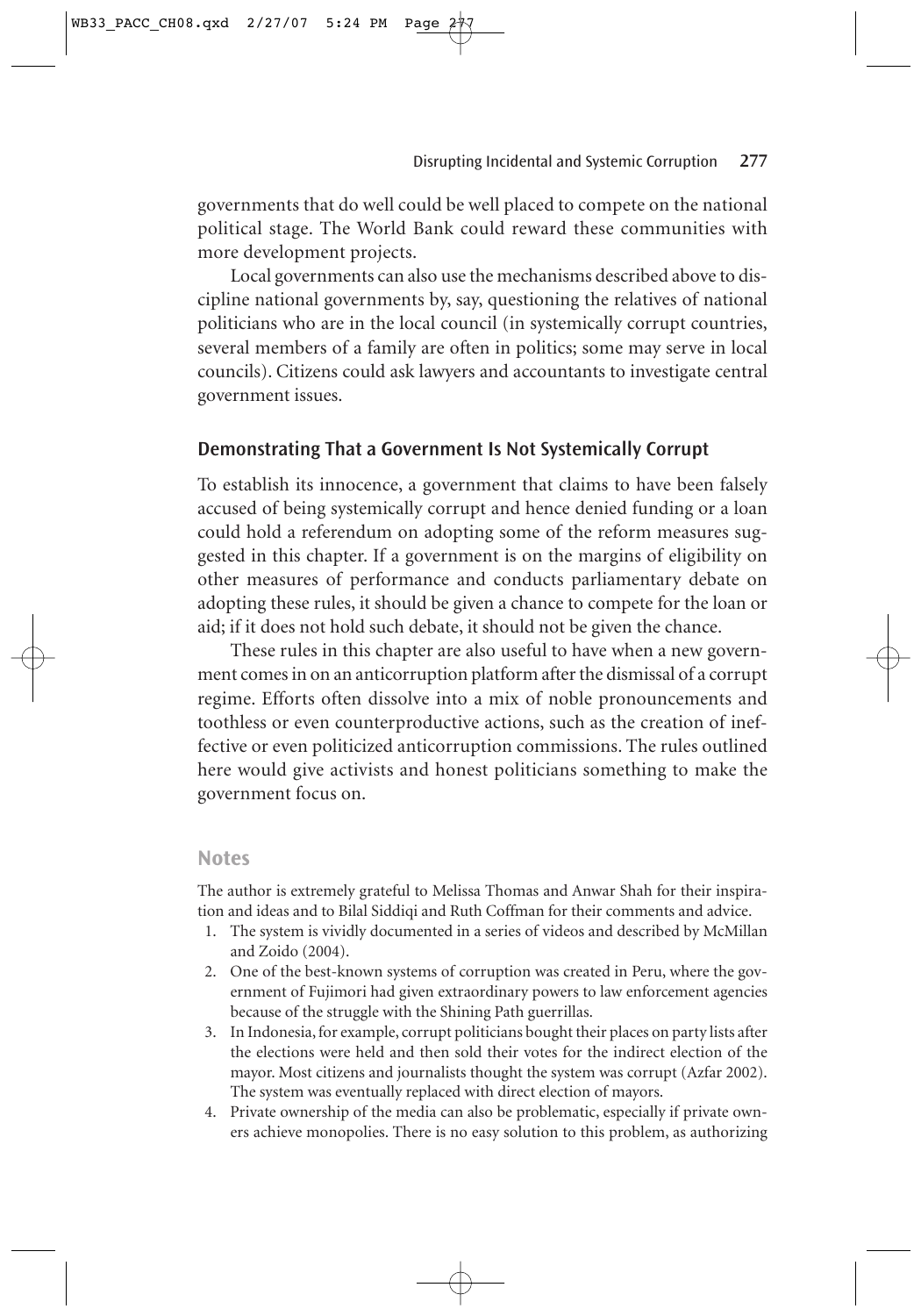the government to tighten antitrust regulations against media monopolies could strengthen its hand against the media.

- 5. Per Article 118 of the Turkish Constitution, the National Security Council (the Milli Güvenlik Kurulu [MGK]) is set up as an advisory organ. The council, chaired by the president of Turkey, is made up of the chief of the General Staff, the four main commanders of the Turkish Armed Forces, and select members of the Council of Ministers. Like the national security councils of other countries, it develops the "national security policy of the state" of the Turkish republic.
- 6. Since the incident, Turkey has had two elections. The two parliamentarians implicated in the incident—Sedat Bucak, who was in the car, and Mehmet Agar, the interior minister who signed Ozbay's identification card—won their seats and remain in parliament.

#### **References**

- Akay, Ezel. 2003."A Call to End Corruption: One Minute of Darkness for Constant Light: New Tactics in Human Rights." www.newtactics.org.
- Azfar, Omar. 2002."Direct Elections of the Bupati." IRIS Center, University of Maryland, College Park.
- Azfar, Omar, and William Robert Nelson. Forthcoming. "Transparency, Wages, and the Separation of Powers: An Experimental Analysis of the Causes of Corruption." *Public Choice.*
- Azfar, Omar, and Clifford Zinnes. 2006. "Which Incentives Work? An Experimental Analysis of Incentives for Trainers." IRIS Center, University of Maryland, College Park.
- Banisar, David. 2004. "The Freedom Info.Org Global Survey: Freedom of Information Acts around the World." www.freedominfo.org/survey.htm.
- Barr, Abigail, Magnus Lindelow, and Pieter Serneels. 2004. "To Serve One's Community or Oneself: The Public Servant's Dilemma." Policy Research Working Paper 3187, World Bank, Washington, DC.
- Colliver, Sandra, and Moira Feene. 2005. "Reparations: Using Civil Law Suits to Obtain Reparation for Survivors of Human Rights Abuses and to Challenge the Impunity of Their Abusers. New Tactics." www.newtactics.org.
- Cooter, Robert. 2003. "The Optimal Number of Governments for Economic Development." In *Market-Augmenting Government*, ed. Omar Azfar and Charles Cadwell. Ann Arbor: University of Michigan Press.
- Diamond, Larry. 2002. "Elections without Democracy: Thinking About Hybrid Regimes." *Journal of Democracy.*

**[[AU: please ume no. and page**

**range]]**

- Djankov, Simeon, Caralee Mcliesh, Tatiana Nenova, and Andrei Shleifer. 2001. "Who **provide vol-**Owns the Media?" Working Paper 8288, World Bank, Washington, DC.
	- Githongo, John. 2005."Report to the President on Graft in Kenya."http://news.bbc.co.uk/ 1/shared/bsp/hi/pdfs/09\_02\_06\_kenya\_report.pdf
		- Guggenheim, Scott. 2007. "The Kecamatan Development Program, Indonesia." In *The Search for Empowerment: Social Capital as Idea and Practice at the World Bank*, ed. Anthony Bebbington, Scott E. Guggenheim, Elisabeth Olson, and Michael Woolcock. Bloomfield, CT: Kumarian Press.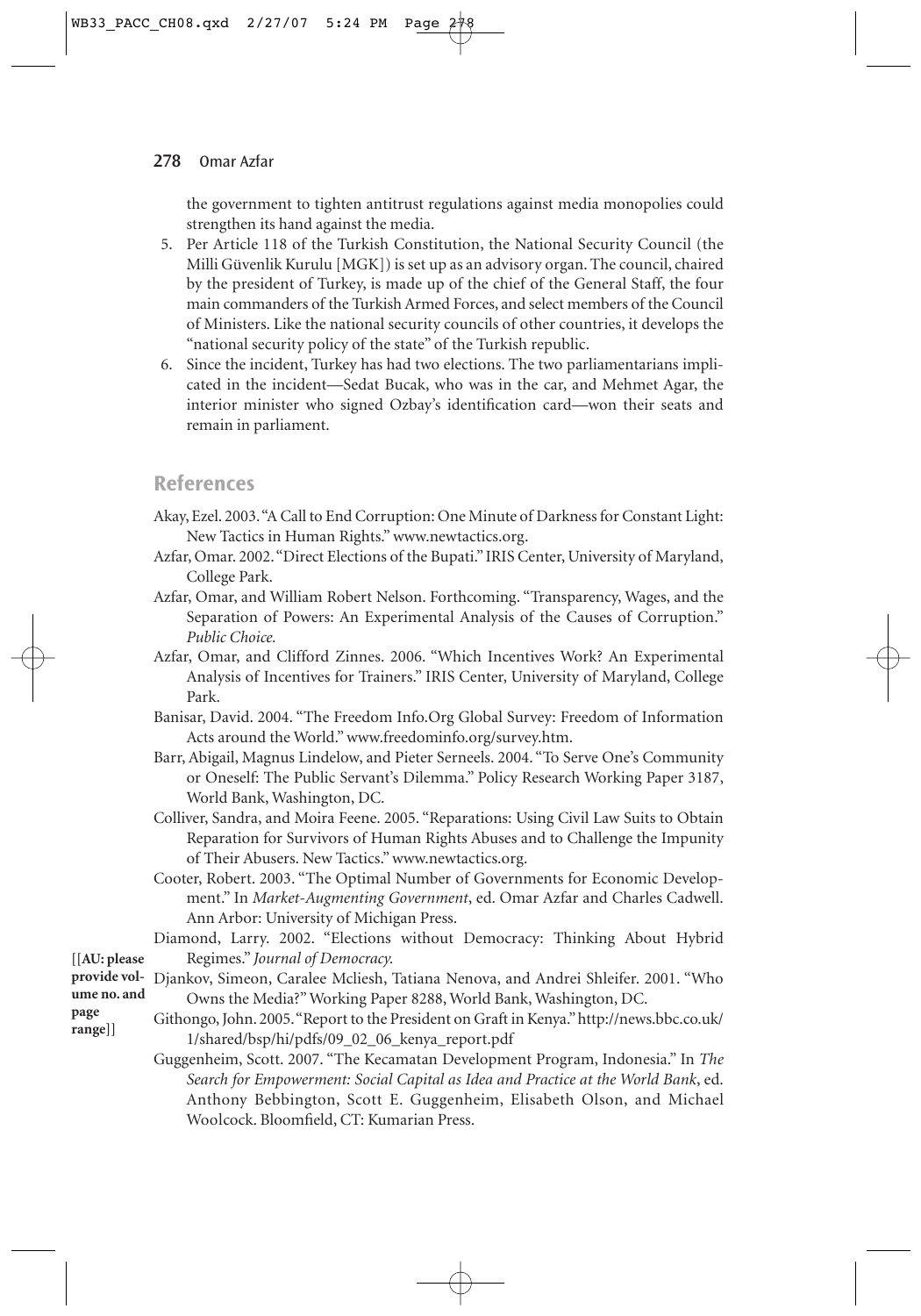International Herald Tribune. 2005. "Croatia Minister Quits Amid Bribery Scandal." January 5. Jacob, Brian A., and Steven D. Levitt. 2003. "Rotten Apples: An Investigation into the Prevalence and Predictors of Teachers' Cheating." *Quarterly Journal of Economics*

118 (3): 843–77.

Jaen, Maria, and Daniel Paravisini. 2001. "Wages, Capture and Penalties in Venezuela's Public Hospitals." In *Diagnosis Corruption: Fraud in Latin America's Public Hospitals*, ed. Raphael Di Tella and William Savedoff, 57–94. Washington, DC: Inter-American Development Bank.

Karatnycky, Adrian, and Peter Ackerman. 2005."How Freedom Is Won: From Civic Resistance to Durable Democracy." Freedom House, Washington, DC. www.freedom house.org.

Klitgaard, Robert, 1988. *Controlling Corruption.* Berkeley: University of California Press. McMillan, John, and Pablo Zoido. 2004."How to Subvert Democracy: The Case of Montesinos in Peru." *Journal of Economic Perspectives* 18 (4): 69–82.

Ministry of Personnel, Public Grievances and Pensions. 2005."Right to Information Act." Noonan, John T. 1984. *Bribes*. New York: Macmillan.

- Olken, Ben. 2005. "Monitoring Corruption: Evidence from a Field Experiment in Indonesia" NBER Working Paper 11753, National Bureau of Economic Research, Cambridge, MA.
	- Persson, Torsten, and Guido Tabellini. 2005. *The Economic Effect of Constitutions*. Cambridge, MA: MIT Press.

Reinikka, Ritva, and Jakob Svensson. 2002. "Assessing Frontline Service Delivery." World Bank? Washington, DC.

- Saibro, Ana Luisa Fleck. 2006. *Brazil: Global Corruption Report*. Transparency International. London: Pluto Press.
- Silitski, Viyali. 2004. "Preempting Democracy: The Case of Belarus." *Journal of Democracy.* 16 (4): 83–97.

Timisoara City Hall. 2007. "Timisoara: A Five Star City." Timisoara, Romania. http://www.primariatm.ro/index.php?meniuId=17&viewCat=608&viewItem=657.

Treisman, Daniel. 2000. "The Causes of Corruption: A Cross-National Study." *Journal of Public Economics* 76 (3): 399–457.

**[[AU: please provide city and country name]]**

**[[AU:unit]]**